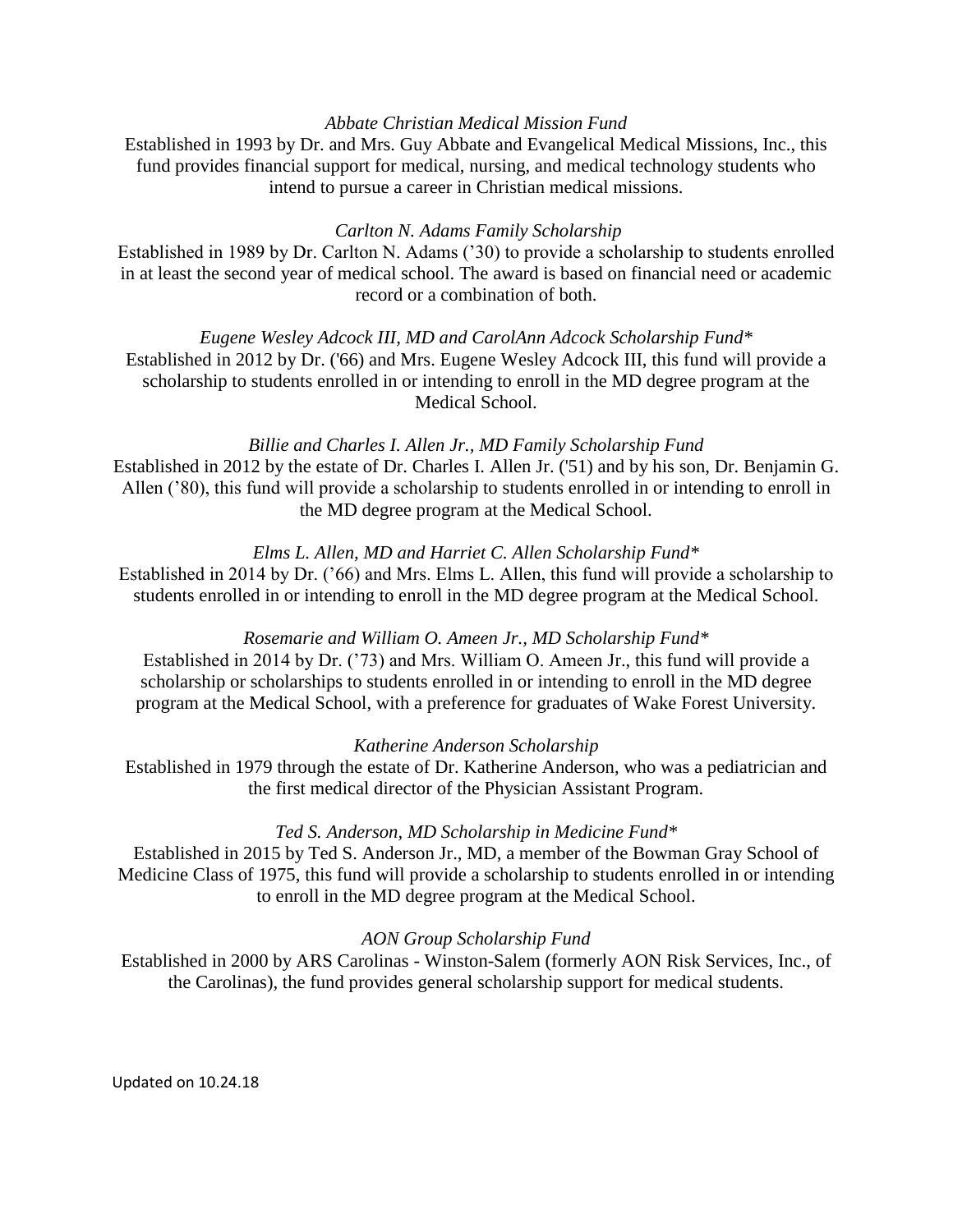## *Louis Argenta Physician-Scientist Stipend Fund*

Established by the Department of Plastic and Reconstructive Surgery to support, on an annual basis, a deserving medical student while the student conducts research in a chosen laboratory at the School of Medicine.

## *Camillo and Bianca Artom Scholarship*

Established in 1975 by friends, colleagues, and family of Dr. Artom, this fund provides general scholarship support for a medical student and a graduate student in biochemistry each year.

### *Ashton-Grice Family, MD Scholarship Fund*

Established in 2018 by Drs. Stephen ('83) and Kathryn ('85) Grice to provide a scholarship to students enrolled in or intending to enroll in the MD degree program at the Medical School.

### *Donald E. Bahr Scholarship Fund*

Established in 2012 by the late Donald E. Bahr, MD, a member of the Bowman Gray School of Medicine Class of 1951, this fund provides scholarship support for two deserving medical students annually.

#### *Dr. Marshall Ball Scholarship Fund*

Established in 2003 by Mrs. Laura Ball in memory of her late husband, Dr. Marshall Ball ('68). The fund provides scholarship support to third-year MD students who have indicated an interest in pursuing work in radiology. Preference is given to students from eastern North Carolina; second preference is given to students from the state of North Carolina.

*Fred and Hallie Ballenger Scholarship Fund\** Established in 2007 by Dr. ('75) and Mrs. F. Jackson Ballenger in loving memory of Dr. Ballenger's parents.

*Ruth Storner and George C. Barrett, MD Scholarship Fund* Endowed in 2011 by the estate of Dr. ('52) and Mrs. George C. Barrett.

#### *Albert J. Beckmann Scholarship*

Established in 1978 with an estate gift from Dr. Beckmann ('45), this fund provides scholarship support for students of the Jewish faith.

### *John and Kathy Black Physician Assistant Scholarship Fund*

Established in 2012 by Dr. John A. Black ('81) and his wife, Kathryn F. Black, P.A.-C. ('01), this fund will provide a scholarship to students enrolled in or intending to enroll in the physician assistant program at the Medical School. Inaugural scholar was named in '12-'13 by outright gift.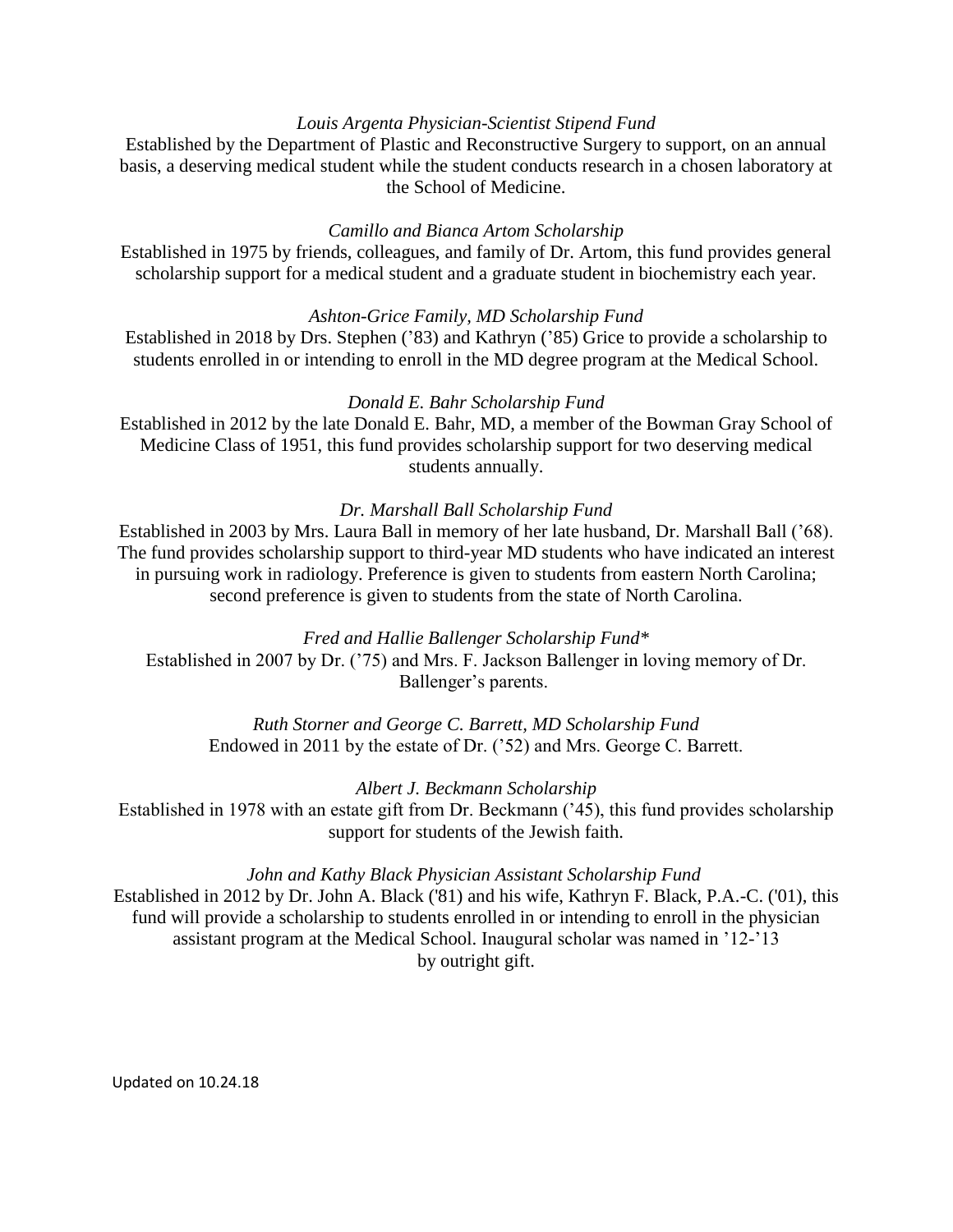## *Kyle E. Black, MD Family Scholarship*

Dr. Kyle E. Black Sr. established this scholarship in 1998 in honor of his late wife, Helen Apps Black, and the family's love for the School of Medicine. Their son, Dr. Kyle E. Black Jr., is a member of the Class of 1978.

## *Thomas R. Blackburn, MD and Barbara S. Blackburn Scholarship\**

Established in 2010 by Dr. ('65) and Mrs. Thomas R. Blackburn, this fund will provide a scholarship to students enrolled in or intending to enroll in the MD degree program at the Medical School.

> *Ralph W. Bland Fund* Established in 2007 with an estate gift from Dr. Ralph Bland ('52).

### *Steven and Linda Block Scholarship\**

Established in 2011 by Dr. and Mrs. Steven M. Block, this fund will provide a scholarship to students enrolled in or intending to enroll in the MD degree program at the Medical School. The scholarship shall be awarded on the basis of need, and preference in awarding the scholarship may be given to qualified students who are members of minority groups who help achieve and sustain the diversity of the student body. Dr. Block is currently senior associate dean for the School of Medicine.

### *Walter J. Bo, PhD Scholarship Fund*

Established in 2000 by Mr. Gilbert M. Grosvenor, father of Dr. Alexandra Grosvenor ('01), in honor of Dr. Walter J. Bo, former professor of neurobiology and anatomy.

#### *Stanley P. Bohrer Scholarship Fund\**

Established in 2012 by Dr. Stanley Bohrer, this fund will provide a scholarship or scholarships to students enrolled in or intending to enroll in the MD degree program at the Medical School.

# *Joyce H. and Douglas R. Boyette, MD Scholarship Fund\**

Established in 2010 by Dr. ('75) and Mrs. Douglas R. Boyette, this fund will provide a scholarship to students enrolled in or intending to enroll in the MD degree program at the Medical School.

#### *Abe Brenner Memorial Scholarship Fund*

Established in 2013 by Frank and Nancy Brenner in memory of Frank Brenner's father, this fund provides scholarship support to students enrolled in or intending to enroll in the MD degree program at the Medical School, with a preference for graduates of the University of North Carolina at Chapel Hill who have expressed an interest in primary care medicine.

#### *Tilman Carlisle Britt Jr., MD Scholarship Fund*

Established in 2000 by Jane Darden Britt and others, this fund provides scholarship support for medical students from Surry County.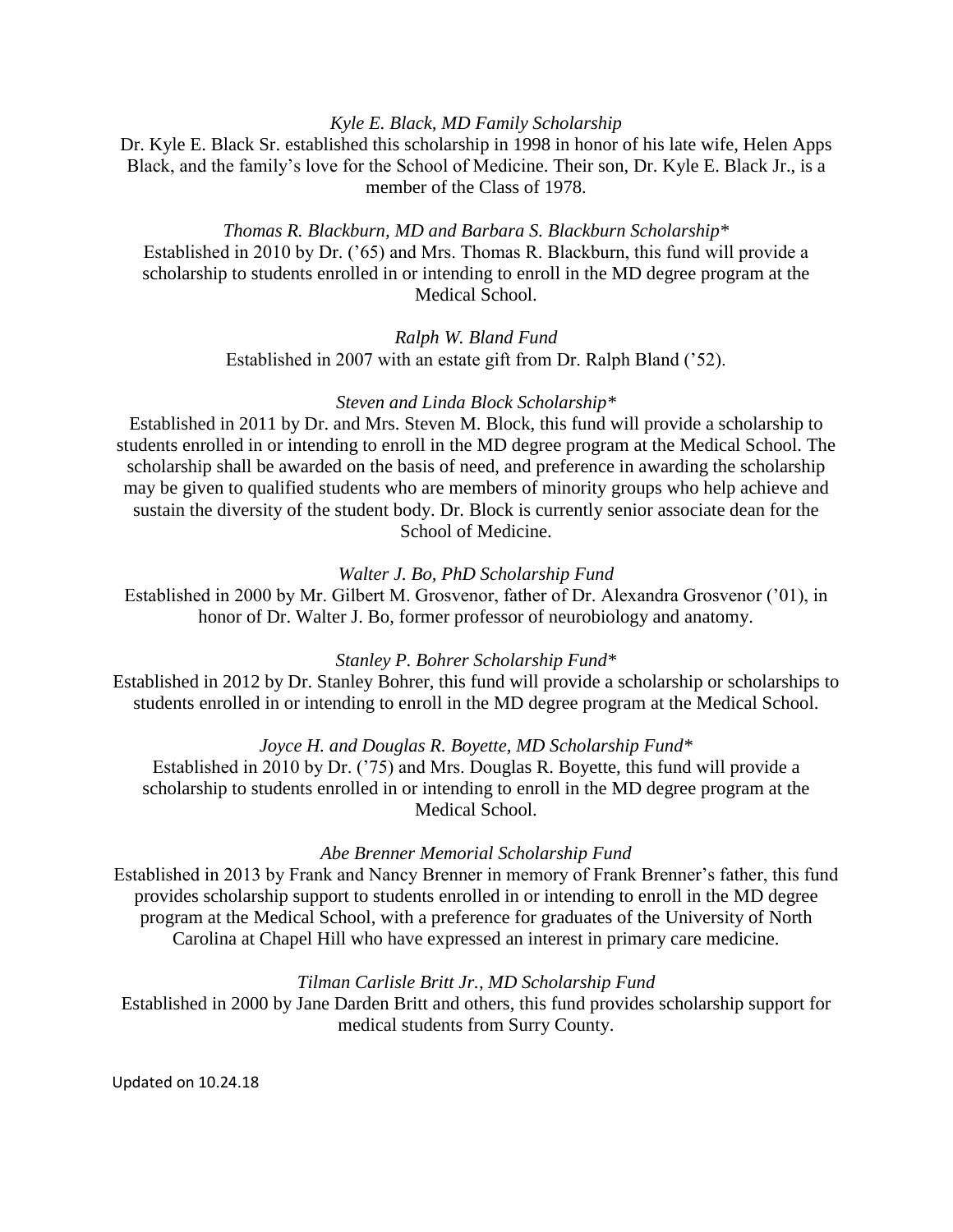*Thomas J.M. and Iris W. Burnett Medical Scholarship Fund* Established in 2002 by Dr. ('46) and Mrs. Thomas J.M. Burnett for medical students who are residents of North Carolina, South Carolina or Tennessee.

#### *Graham Vance Byrum, MD Family Scholarship Fund*

Established in 2018 by Betty M. Byrum, this scholarship fund supports students enrolled in the School of Medicine, with first preference for a first- or second-year student who has expressed an interest in family medicine, who are from eastern North Carolina. Second preference is for first- or second-year students who have expressed an interest in family medicine and are from North Carolina. This scholarship celebrates the Byrum family's deep ties to Wake Forest University and the School of Medicine. Mrs. Byrum's late husband, Graham Vance (Vance) Byrum, MD, was a member of Wake Forest University's Class of 1949 and the Bowman Gray School of Medicine Class of 1952. Her son, Graham Vance (Gra) Byrum, Jr., MD is a member of the Wake Forest University Class of 1975 and the Bowman Gray School of Medicine Class of 1980. Her grandson, Graham Vance (Kip) Byrum III, MD is a member of the Wake Forest University Class of 2006 and the Wake Forest School of Medicine Class of 2012, who completed his internal residency in internal medicine at North Carolina Baptist Hospital in 2015 and went on to complete a cardiology fellowship at Wake Forest Baptist Medical Center.

### *Lawrence M. Caldwell Sr., MD Scholarship Fund*

In 2008, Ms. Janice Caldwell Pitts established this scholarship in loving memory of her father, Dr. Lawrence M. Caldwell Sr. Dr. Caldwell was a graduate of the University of Pennsylvania Medical School and Wake Forest College. This fund provides scholarship support to Medical School students based upon financial need, academic ability, demonstrated leadership, and special talents.

### *W.C. Calton Scholarship*

Established in 1987 by Mr. W.C. Calton Sr., this fund provides a scholarship to students enrolled at the Medical School in programs leading to the MD or PhD degrees.

> *Tommie Lee Canipe, MD and Cynthia J. Canipe Scholarship Fund in Memory of John Herbert Holden*

Established in 2011 by Dr. ('59) and Mrs. Tommie Lee Canipe in memory of John H. Holden, this fund will provide a scholarship to students enrolled in or intending to enroll in the MD degree program at the Medical School.

### *Dr. Martin and Sandra Castelbaum Fund*

Established in 2002 by the children of Dr. ('58) and Mrs. Castelbaum in honor of their parents to provide an annual achievement award to an exceptional fourth-year student whose residency will be in internal medicine. The remaining available income will be used to provide general scholarship support to Medical School students who demonstrate financial need.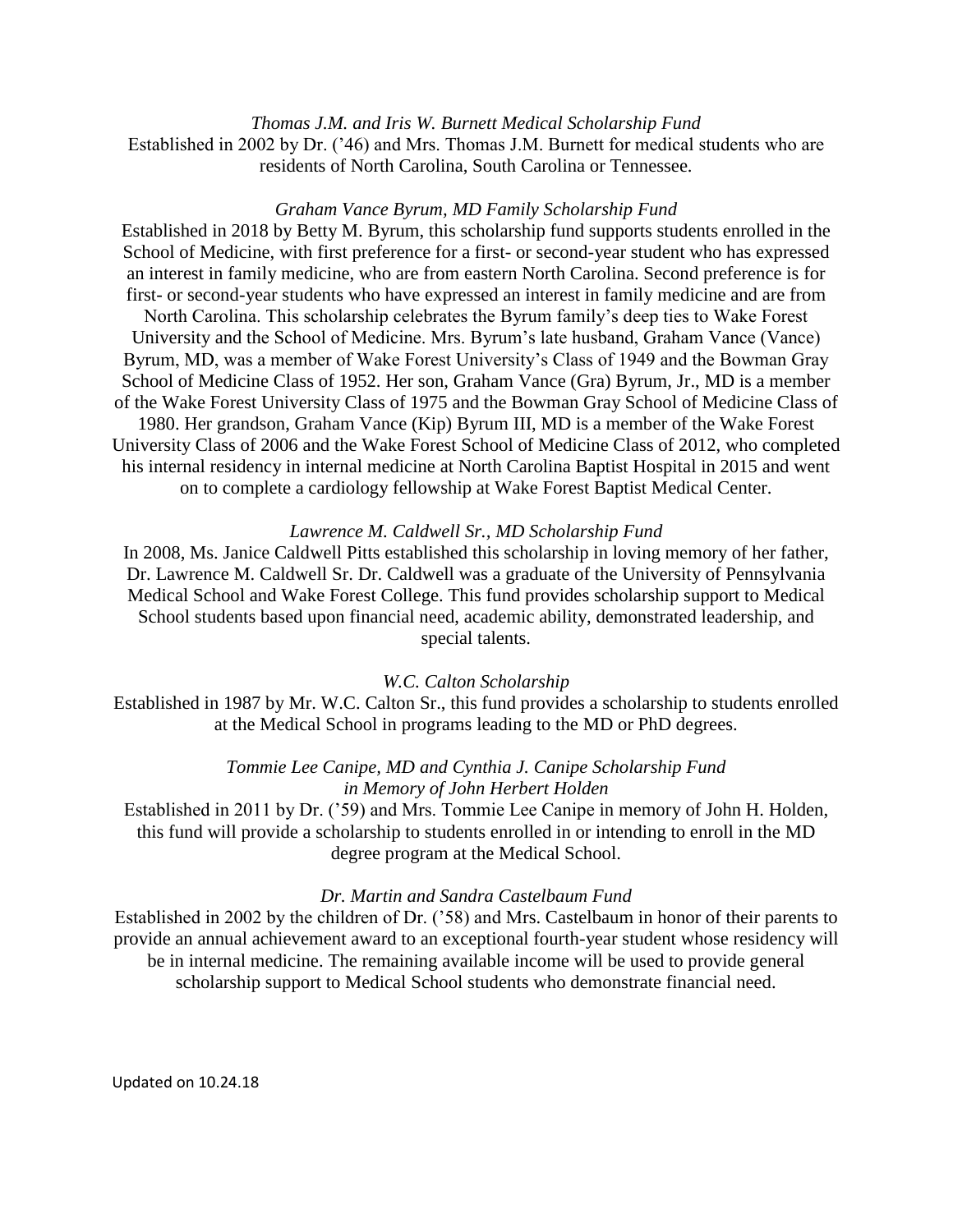## *Jeffrey N. Caudle, CRNA Scholarship and Education Fund*

Established in 2018 by Jeffrey N. Caudle, CRNA, MSN, a 1994 graduate of the School of Medicine's Nurse Anesthesia Program, and Carolina Anesthesia Associates, PA, this fund provides scholarships for students in the Nurse Anesthesia Program at the Medical School.

### *Clark Family Scholarship*

Established in 2009 by Mr. John D. Clark Sr. and the Estate of Susanne P. Clark, in honor of their son and grandson, Dr. John D. Clark Jr. ('90), this fund provides a scholarship to Medical School students based upon financial need, academic ability and demonstrated leadership.

*Class of 1943 Scholarship Fund* Established in 1983 by members of the Class of 1943 in recognition of their  $40<sup>th</sup>$  reunion.

> *Class of 1952 Scholarship Fund* Established in 2000 by members of the Class of 1952.

*Class of 1956 Scholarship Fund* Established by members of the Class of 1956 in recognition of their 50<sup>th</sup> reunion.

*Class of 1957 Scholarship Fund* Established in 2007 by members of the Class of 1957 in recognition of their  $50<sup>th</sup>$  reunion.

### Class of 1958 Endowment Fund

An amended fund agreement was signed by members of the Bowman Gray School of Medicine Class of 1958 in 2018, which expanded the purpose of this fund to provide support for studentrelated projects at the Medical School (50%) and to provide scholarships for students enrolled in the MD program (50%).

*Class of 1959 Scholarship Fund* Established in 1984 by members of the Class of 1959 in recognition of their 25<sup>th</sup> reunion.

> *Class of 1974 Scholarship Fund* Established in 2011 by members of the Class of 1974.

*Class of 1978 Scholarship Fund* Established in 2008 by members of the Class of 1978 in recognition of their 30<sup>th</sup> reunion.

*Class of 1982 Scholarship Fund* Established in 2013 by members of the Class of 1982 in recognition of their  $30<sup>th</sup>$  reunion.

*Cooper Family Scholarship Fund\** Established in 2006 by Mr. and Mrs. Jack A. Cooper, this fund will provide a scholarship or scholarships to Medical School students based upon financial need, academic ability, demonstrated leadership, and special talents.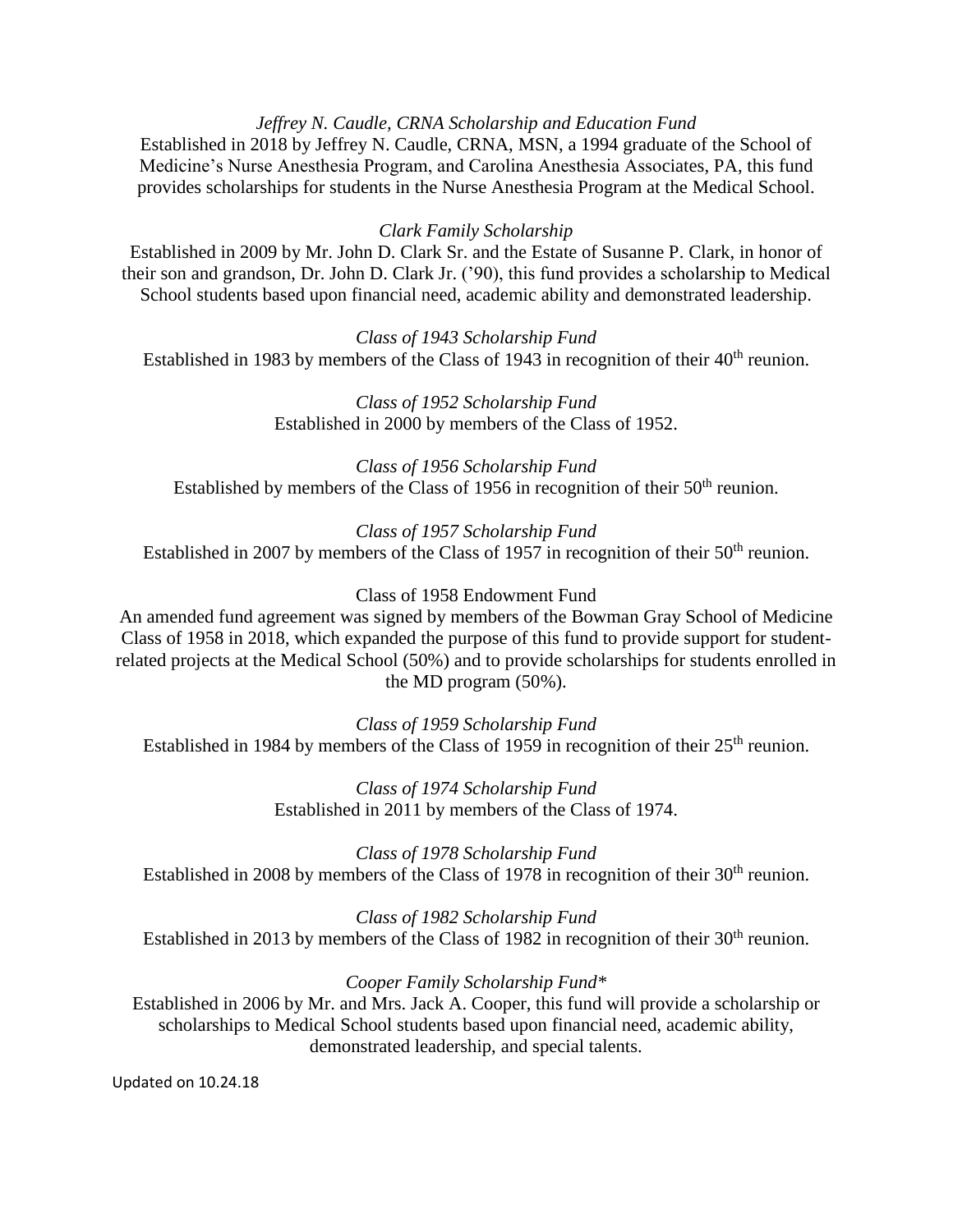# *DeWitt Cromer Cordell Scholarship*

Established in 1991 by Dr. A. Robert Cordell and others in memory of Dr. Cordell's late wife. Dr. Cordell was a former house officer ('56) and Professor Emeritus of Surgical Sciences-Cardiology at the School of Medicine.

## *Cort Family Scholarship Fund*

Established in 2014 by Drs. David A. Cort ('70) and Carolyn Ray Cort ('70), this fund will provide a scholarship to students enrolled in or intending to enroll in the MD degree program at the Medical School, with a preference for students with a specific desire to pursue Christian medical mission work on a full-time basis after their training is complete.

### *Sandy Lee Cowgill Memorial Scholarship*

Established in 1983 by Dr. and Mrs. Robert Cowgill in memory of their daughter, Sandy, this fund provides scholarship support for at least two students each year: one in the MD program and one in the PhD program, with a preference given for biochemistry.

# *Craig-Hollingsworth Scholarship Fund*

Established in 1999 by Dr. Claude Hollingsworth ('59) and Mrs. Nancy B. Craig Hollingsworth, this fund provides general scholarship support to School of Medicine students who demonstrate financial need.

*Frederick Thorns Craven, MD and Sarah Judson McKinley Craven Scholarship Fund* Established in 1999 by Dr. ('36) and Mrs. Craven, this fund provides general scholarship support to MD students who demonstrate financial need.

*Louie Samuel Daniel Sr., MD and Ruth McMillan Daniel Scholarship Fund\** Established in 2013 by Louie Samuel Daniel Jr., in memory of his father ('38) and in honor of his mother.

# *Courtland H. Davis Jr., MD Scholarship Fund*

Established in 2014 by Dr. Davis' daughter, Jean Davis Kutzschbach, and her husband, George, this fund provides a scholarship to students enrolled in the MD degree program at the Medical School.

### *Katherine Davis Scholarship Fund*

Established by the Class of 1961 in honor of Ms. Katherine Davis. Ms. Davis came to the medical school in 1942 as secretary to Dr. Herbert M. Vann, served as assistant to Dean Coy C. Carpenter from 1946 to 1958, then was assistant to Dean Manson Meads until his retirement in 1983.

*Robert Lee Davis, MD Endowed Scholarship* Established in 1997 by Dr. ('61) and Mrs. Robert L. Davis with preference to students from

Anson County, and then to those from North Carolina.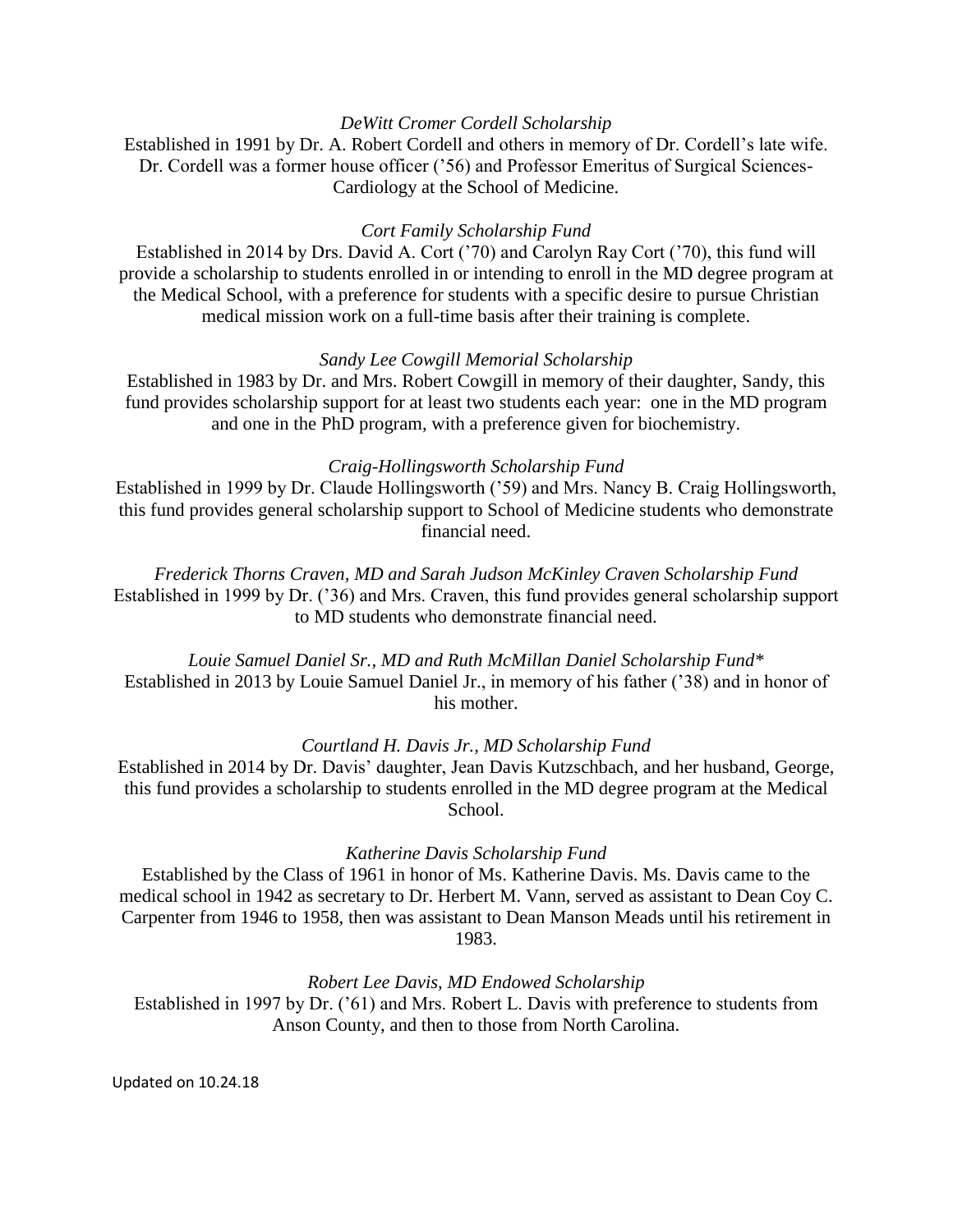*Demon Docs Scholarship*

Established in 1997 by Dr. ('53) and Mrs. Sidney A. Martin with preference for medical students who participated in varsity sports as Wake Forest University undergraduates.

*Dewey-Woody Family Scholarship* Established in 2011 by Dr. Joe H. Woody ('58) and his wife, Dana Dewey Woody.

*Lisa Dull Memorial Scholarship* Established in 1979 through the estate of Lisa Dull, who worked in the Office of Student Affairs.

> *Timothy F. Edwards, MD Scholarship Fund\** Established in 2012 by Dr. Timothy F. Edwards ('78).

# *Mark E. Ellis, MD Scholarship Fund*

Established in 2012 by Lynn Hamilton Ellis in memory of her late husband, Dr. Mark E. Ellis, a 1974 graduate of Wake Forest University and a member of Bowman Gray School of Medicine's Class of 1977, this scholarship is for MD students who are graduates of Wake Forest University.

# *Terrell and Nancy Estes Family Scholarship Fund\**

Established in 2016 by Terrell C. Estes, MD, a member of the Bowman Gray School of Medicine Class of 1971 and a Reynolds Scholar, his wife, Nancy, this fund will provide a scholarship to students enrolled in the MD degree program at the Medical School.

# *Ann and John Faris Scholarship Fund\**

Established in 2014 by Dr. John C. Faris (Bowman Gray School of Medicine Class of 1967 and Reynolds Scholarship recipient) and Elizabeth Ann Faris, BSN, RN, this fund will provide a scholarship to students enrolled in or intending to enroll in the MD degree program at the Medical School.

*Dr. Arthur L. and Harriet R. Fein Scholarship Fund* Established in 2011 by Drs. Douglas ('89) and Deborah ('91) Fein in honor of Dr. Douglas Fein's parents. Dr. Arthur Fein was a member of the Class of 1959.

> *Carolyn Ferree Endowed Scholarship*\* Established in 2000 by Dr. Carolyn Ferree ('70).

# *James S. Forrester Sr., MD Scholarship in Family Medicine*

Established in 2013 in memory of Dr. Forrester, a member of the Wake Forest College Class of 1958 and the Bowman Gray School of Medicine Class of 1962, by his wife, children and friends, with preference to North Carolina residents interested in pursuing family medicine. Dr. Forrester's son, James S. Forrester Jr., MD, is a member of the Bowman Gray School of Medicine Class of 1996.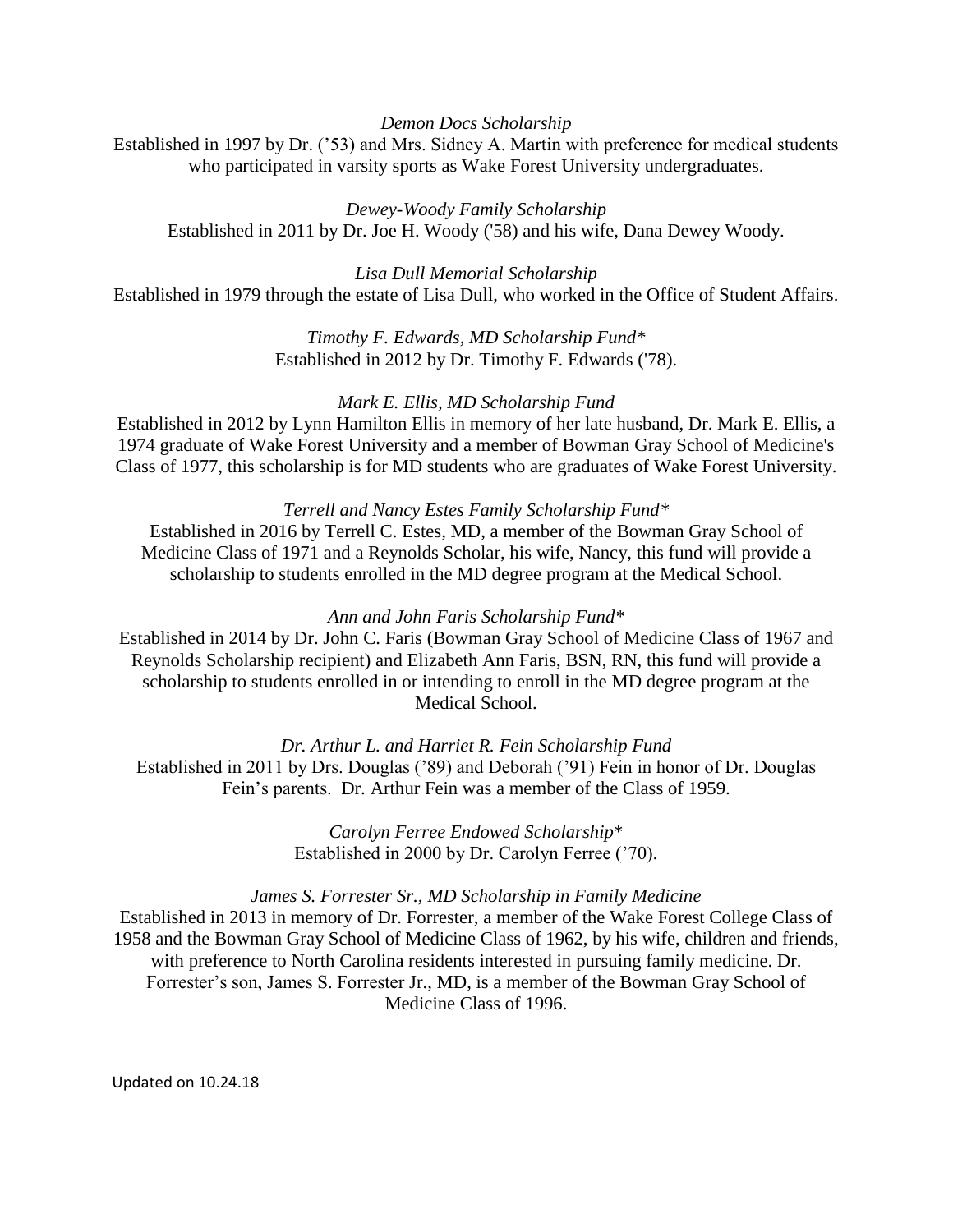## *Craig T. Gallanis Scholarship*

Established in 1995 by members of the Class of 1989 in memory of their classmate, Craig Gallanis, who died tragically in an automobile accident during his third year at the School of Medicine.

## *Dorothy Frazier Glenn and Stephanie M. Glenn, MD Scholarship*

Established in 2007 by Dr. Stephanie Glenn ('81) in loving memory of her grandmother to provide a scholarship to Medical School students based on financial need, academic ability, demonstrated leadership and special talents.

## *Gordon-Watts Scholarship*

Established in 2005 by several donors in memory of Joseph Gordon, MD, the first director of minority affairs for the School of Medicine, and in honor of Velma G. Watts, PhD, retired assistant dean for student affairs, director of minority affairs, and associate professor of medical education for the medical school. The fund provides scholarship aid for MD students attending the Medical School who help achieve and sustain the diversity of the student body.

### *Louis N. Gottlieb, MD Scholarship Fund*

Established in 2012 by Dr. Louis N. Gottlieb ('62) for well-qualified students in need who are enrolled in or intending to enroll in the MD degree program at the Medical School.

### *Bowman and James Gray Scholarship Fund*

Established in 2015 to honor the Gray family's enduring legacy of philanthropy at Wake Forest School of Medicine, which began with the late Bowman Gray Sr. whose estate funded the relocation of Wake Forest University School of Medicine to Winston-Salem. This fund annually offers scholarship assistance to four medical students in the incoming class based upon their ability to help achieve and sustain the diversity of the student body. These awards will be renewed annually as long as the student maintains satisfactory academic progress.

### *Eugene P. Gray Memorial Scholarship*

Established in 1977 by Dr. ('45) and Mrs. Roy E. Truslow with preference for students from Forsyth and Rockingham counties, and then to those from North Carolina.

### *Lindsay Carter Gray Scholarship*

Established in 2003 by the estate of James A. Gray Jr., in honor of his granddaughter, Dr. Lindsay Carter Gray ('99).

*Wendell Randolph and Hattie Cornelia Causby Grigg Scholarship* Established in 1980 by the Grigg children in honor of their parents, with preference given to minority students

# *Norman M. and Eleanor H. Gross Scholarship* Established in 2001 through an estate gift from Norman M. Gross.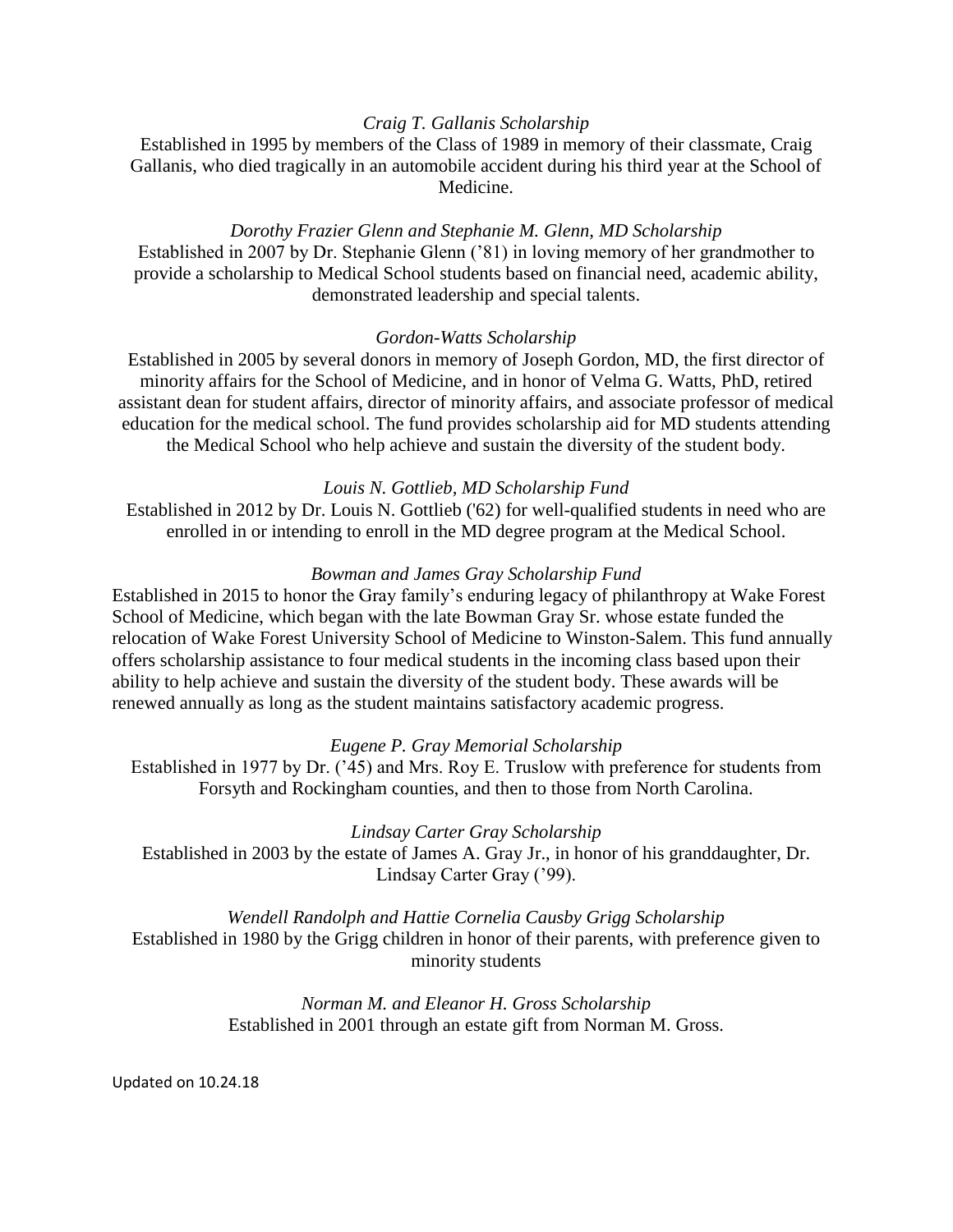*Dr. Thomas L. Gwynn and Dr. Bee Gatling Gwynn Scholarship Fund* Established in 2001 by Drs. Thomas ('51) and Bee Gatling ('60) Gwynn to provide general scholarship support to students who demonstrate financial need.

## *Robert W. Hamill, MD and Donna G. Hamill Scholarship Fund*

Established in 2018 by Robert W. Hamill, MD, a member of the Bowman Gray School of Medicine Class of 1968, and his wife, Donna G. Hamill, this scholarship will be awarded to students enrolled in the MD program.

*Carol Hanes Memorial Scholarship Fund*

Established in 1984 by Mr. John W. Hanes Jr. in memory of his daughter, Dr. Carol Hanes, who died just two weeks prior to graduation from the School of Medicine.

## *Burnett H. Hansen Memorial Scholarship Fund*

Established in 2004 by Dr. Kimberley J. Hansen in memory of his father. Dr. Hansen is a former house officer ('86), former chair of the Department of Vascular and Endovascular Surgery, former director of the Clinical Vascular Laboratory, and former director of the Vascular Surgery Residency Program.

*Hawthorne Hill Wake Forest School of Medicine Fund* Established in 2002 by Hawthorne Hill Society members, the fund provides need-based tuition assistance to MD students.

# *William Randolph Hearst Endowed Medical Scholarship Fund*

Established in 1998 by the W.R. Hearst Foundation, with preference given to students from underserved populations who intend to reside in the U.S. upon completion of their studies.

### *Paul Eugene Hendricks, MD and Helen C. Hendricks Scholarship Fund*

Established in 2014 by a gift from the estate of the late Mrs. Helen Crosland Hendricks, this fund provides a scholarship to students enrolled in or intending to enroll in the MD degree program at the School of Medicine.

*Dr. Felda and Elizabeth S. Hightower Scholarship Fund* Established in 2004 by Dr. ('31) and Mrs. Felda Hightower. Dr. Hightower was professor emeritus of surgical sciences.

### *Hobbs-McGough Scholarship*

Established in 1975 by Dr. Ralph J.W. Hobbs ('43) in memory of his parents and his wife's parents, with preference given to residents of Chowan and other northeastern counties in North Carolina.

> *Paul L. Horn, MD Memorial Scholarship* Established in 1998 through a bequest of Dr. Paul L. Horn ('47).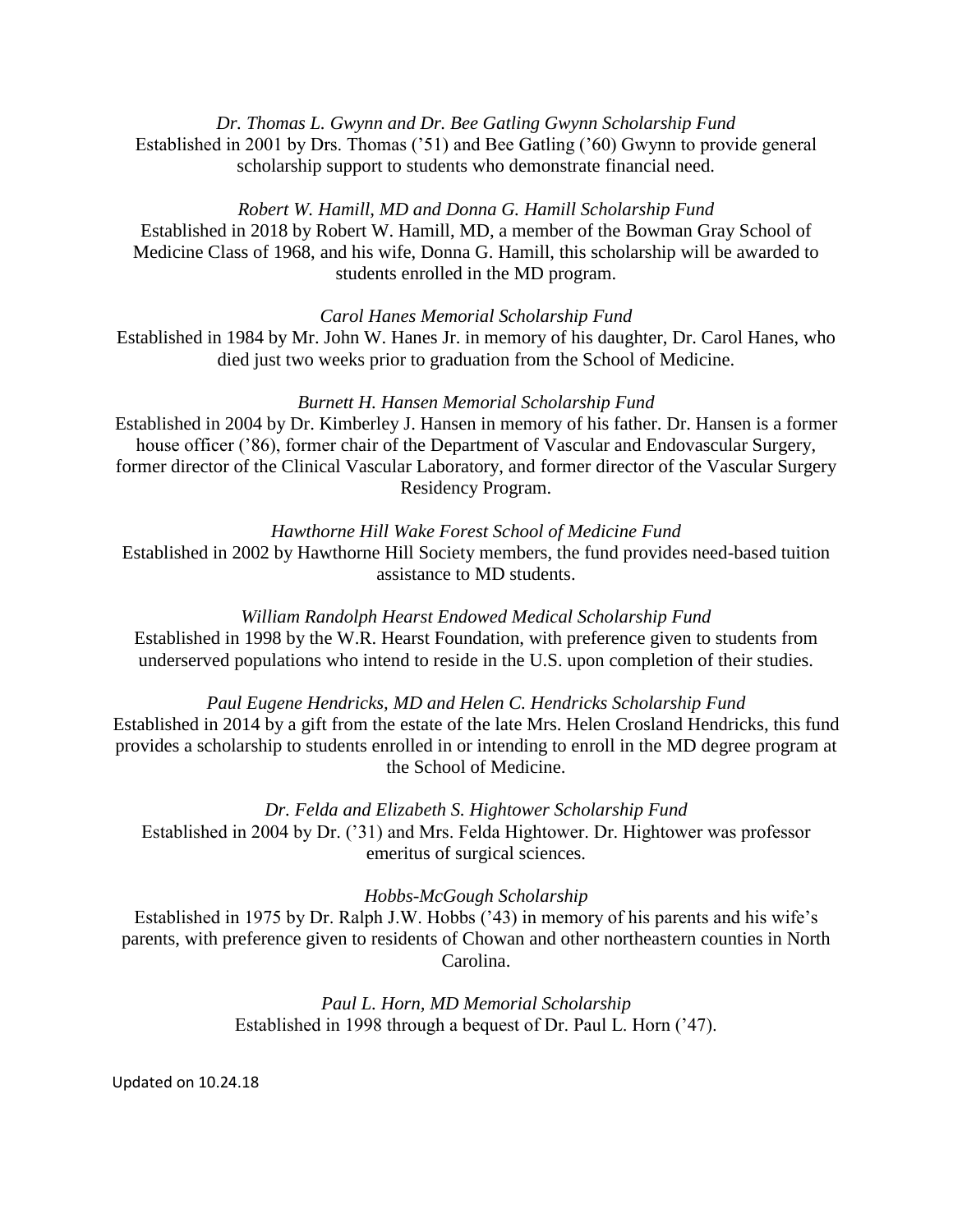# *Robert Earl Howell Jr. Memorial Scholarship Fund* Established in 1976 by Mr. and Mrs. Robert E. Howell Sr. in memory of their son.

*Howell Family Fund* Established in 1995 by Dr. ('35) and Mrs. Charles M. Howell Jr.

*Howse Family Scholarship Fund\** Established in 2013 by Drs. John and Ellen Dolson Howse ('77).

*Lucile Hutaff Scholarship*

Established in 1987 by the late Dr. Lucile Hutaff, former house officer ('44), this fund provides scholarship support for physician assistant students.

# *Haywood M. Ingram, MD Scholarship Fund\**

Established in 2012 by Dr. Haywood Ingram ('78), this fund will provide a scholarship or scholarships to students enrolled in or intending to enroll in the MD degree program at the Medical School, with a preference for students who are United States citizens or permanent residents of the United States, and a secondary preference for students who are residents of North Carolina.

*Richard Janeway, MD Scholarship Fund*

Established in 1996 by Mr. L. Glenn Orr Jr. in honor of Dr. Janeway, Executive Vice President for Health Sciences Emeritus.

# *Jarrahi Family Scholarship Fund*

Established in 2012 by Dr. Ali Jarrahi, this fund provides a scholarship to students enrolled in or intending to enroll in the MD degree program at the Medical School who help achieve and sustain the diversity of the student body, with preference given to students of Persian descent.

# *Wingate M. Johnson Loan Fund*

Established in 1993 by Mrs. Catherine Jackson in memory of her father, this fund provides educational loans for medical and physician assistant students.

> *Mary Jane and Harold W. Johnston, MD Scholarship Fund* Established in 1999 by the late Dr. and Mrs. Harold Johnston.

# *Dr. Zelma A. Kalnins Scholarship*

Established in 1997 through the estate of Dr. Zelma A. Kalnins, associate professor of cytology, with a preference for fourth-year students with an interest in pathology.

# *Betsy and Edward Karotkin, MD Family Scholarship Fund\**

Established in 2012 by Dr. ('71) and Mrs. Edward H. Karotkin, this fund will provide a scholarship to students enrolled in or intending to enroll in the MD degree program at the Medical School.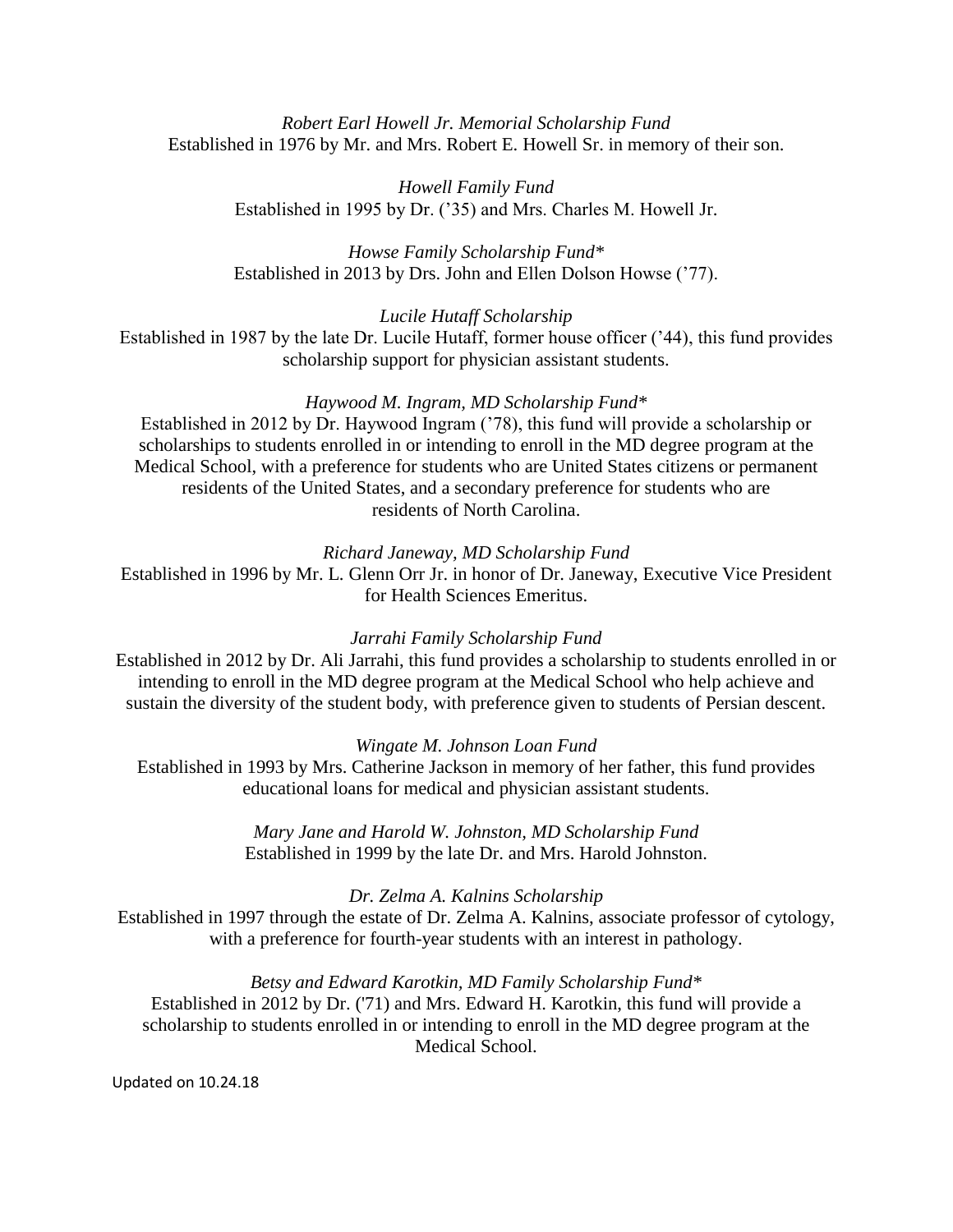# *Charlotte R. Kay Scholarship Fund*

Established in 2005 through the estate of Dr. Charlotte R. Kay ('50), this fund provides scholarship support for a student who demonstrates continuing ability and need and remains in the upper 50 percent of the class.

## *John Hume Killian, MD Scholarship*

Established in 1998 by the Class of 1967 and family and friends of Dr. Killian ('67), who was killed in an automobile accident in 1998.

*J. LeRoy King, MD Scholarship*\*

Established in 2014 by Dr. J. LeRoy King ('58), this fund will provide a scholarship to students enrolled in or intending to enroll in the MD degree program at the Medical School.

## *Katherine C. King, MD Scholarship Fund*

Established in 2007 by Dr. Katherine C. King ('62), this fund will provide a scholarship or scholarships to Medical School students based upon financial need, academic ability, demonstrated leadership, and special talents.

## *Kitchin Family Scholarship Fund*

Established in 2001 by Dr. John S. Kitchin ('69) to provide general scholarship support to Medical School students who demonstrate financial need.

> *John R. Knott Scholarship Fund* Established in 1968 by the late Mr. John Knott.

# *Roena and Petro Kulynych Scholarship Fund*

Established in 1991 by Mr. and Mrs. Petro Kulynych to provide scholarship support with first preference given to Wilkes County residents, second preference to Avery County residents, and third preference to other North Carolinians.

### *Lampley '45-Taylor '63 Scholarship Fund*

Established in 2004 by Dr. Blucher Taylor ('63), in memory of Dr. ('46) and Mrs. Charles Lampley and in honor of Dr. Taylor's wife, Mrs. Frances Taylor. Based upon ability and need, the recipient is to receive two installments per year to be applied solely toward tuition, books, and school-related expenses.

*Brenda A. Latham-Sadler,MD Scholarship Fund in Memory of Raleigh (Ted) and Genetha Lewis\**

Established in 2013 by Dr. Brenda Latham-Sadler ('82), this scholarship will provide support to students enrolled or intending to enroll in the MD degree program at the Medical School. Preference may be given to students who help achieve and sustain the diversity of the student body.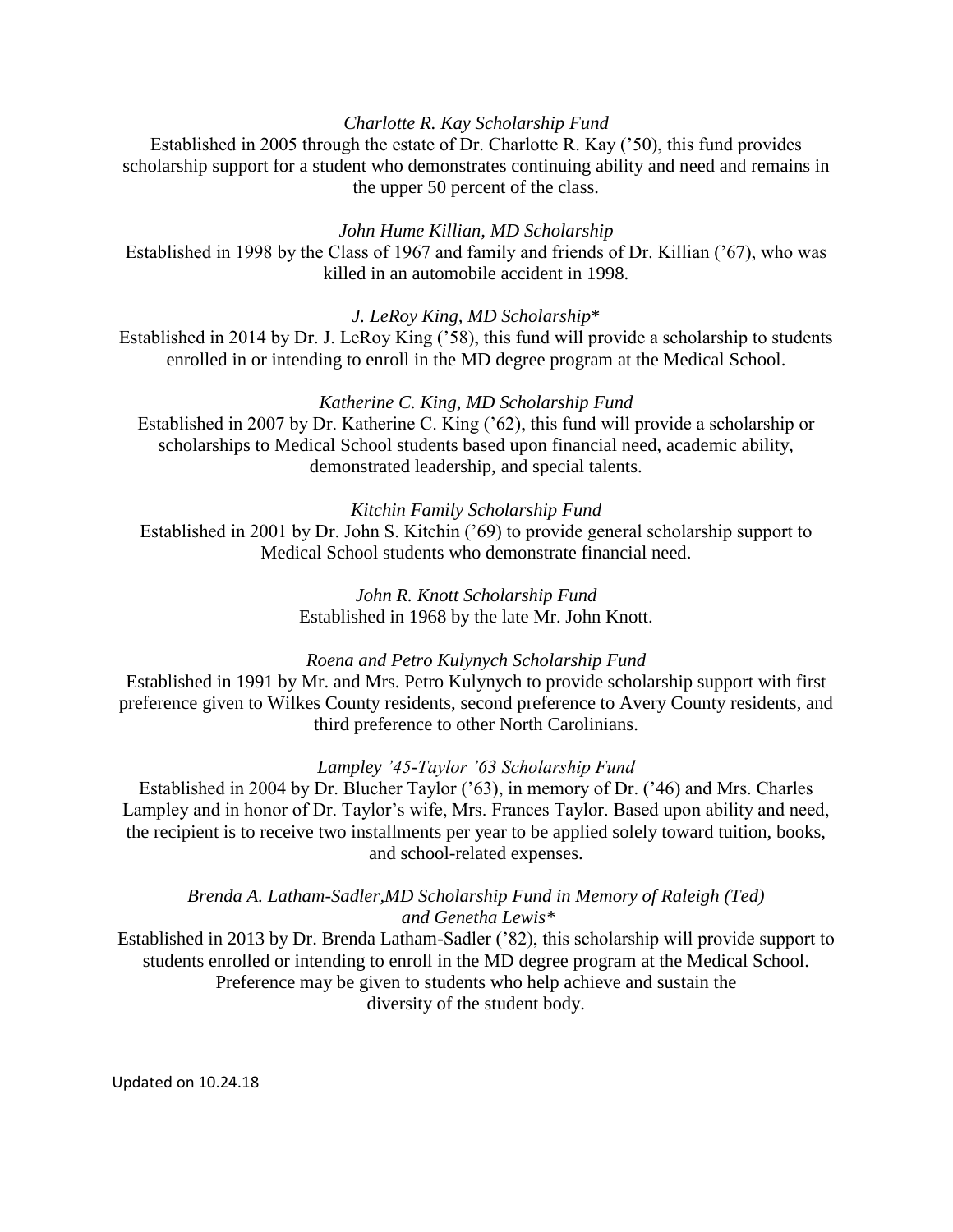*Gary C. and Louise Y. Ledbetter, MD Scholarship Fund\** Established in 2006 by Mr. and Dr. ('87) Gary Ledbetter, this fund will provide general scholarship support to students who demonstrate financial need.

*Katherine D. and W. Hampton Lefler Jr., MD Scholarship Fund* Established in 1994 by Dr. ('63) and Mrs. W. Hampton Lefler Jr. to provide general scholarship support to students who demonstrate financial need.

*James W. Lewis Scholarship Fund\**

Established in 2015 by James W. Lewis, a member of the Wake Forest University Class of 1964, this scholarship will provide support to students enrolled or intending to enroll in the MD degree program at the Medical School.

# *Lois F. Lee Lin, MD Scholarship Fund\**

Established in 2014 by Dr. Lois F. Lee Lin ('59), in loving memory of her parents, Reverend and Mrs. Peter H. Lee, this scholarship will provide support to students enrolled or intending to enroll in the MD degree program at the Medical School. Inaugural scholar was named in '14-'15 by an outright gift.

# *Frank R. Lock Foreign Fellowship Fund*

Established in 2003 by Dr. ('71) and Mrs. Don J. Hall in memory of Dr. Frank Lock, former chair of the department of obstetrics and gynecology, this fund supports a fellowship in clinical OB/GYN at an approved educational institution within the United Kingdom for Medical School MD students who demonstrate exceptional ability and an interest in the practice of OB/GYN.

# *Jeremy A. and Amy Wilson Long Family Scholarship Fund\**

Established in 2016 by Jeremy A. Long, MD and Amy Wilson Long, MD, both members of the Wake Forest School of Medicine Class of 2002, this fund will provide a scholarship to students enrolled in or intending to enroll in the MD degree program at the Medical School.

# *Long Family Scholarship Fund*

Established in 2012 by Dr. Thomas D. Long Sr. ('52), this fund will provide a scholarship to students enrolled in or intending to enroll in the MD degree program at the Medical School, with a preference for students from Person County.

# *Kin W. Lui, MD and Paula Huie Scholarship Fund*

Established in 2018 by Kin W. Lui, MD, a member of the Bowman Gray School of Medicine Class of 1986, and his wife, Paula Huie, this scholarship supports students in the MD degree program at the School of Medicine.

*Elisha T. and Eva B. Marshburn Memorial Scholarship* Established in 2000 by Dr. E. Thomas Marshburn Jr. ('47) in memory of his parents.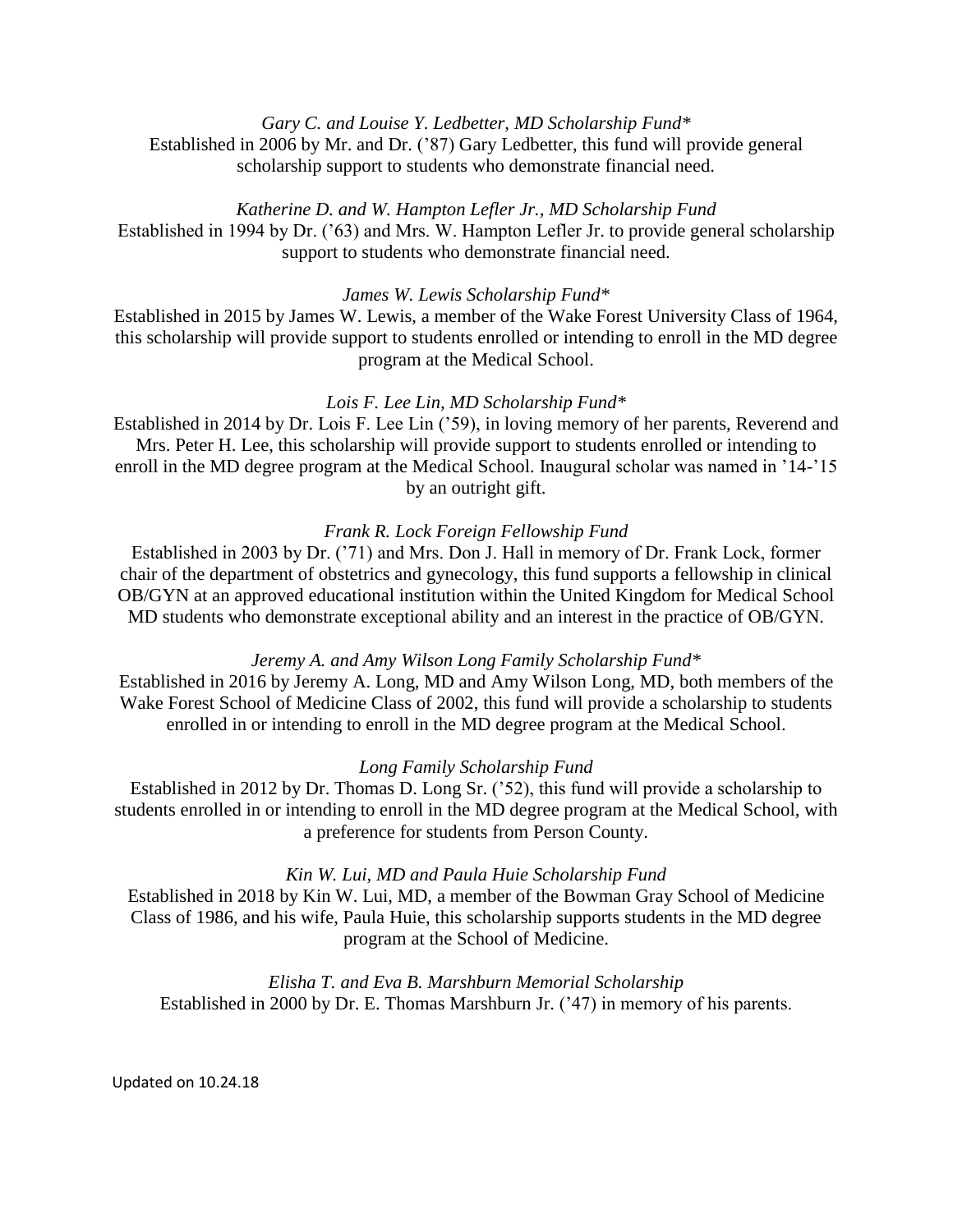# *Kenneth F. Mattucci, MD and Lisa J. Mattucci Family Fund*

Established in 2015 by Kenneth F. Mattucci, MD, a member of the Bowman Gray School of Medicine Class of 1964, and Mrs. Lisa J. Mattucci, this fund provides a scholarship support to students enrolled in or intending to enroll in the MD degree program at the School of Medicine.

# *W. Joseph May, MD Scholarship*

Established in 1998 by Mr. Richard P. Budd and family in honor of Dr. May ('44) for his enduring commitment and service to the underserved populations of humanity.

*David L. McCullough, MD and Carroll L. McCullough Scholarship Fund\** Established through a testamentary gift in 2017 by David L. McCullough, MD, a member of the Bowman Gray School of Medicine Class of 1964 and a Reynolds Scholar, along with his wife, Carroll, this scholarship supports students in the MD program at the School of Medicine.

## *McGuirt Family Scholarship*

Established in 2013 by Dr. W. Frederick McGuirt Sr. ('68) for MD students who are North Carolina natives who attended a North Carolina college or university. McGuirt Family Scholars are expected to practice medicine in North Carolina for at least five consecutive years following their residency. Dr. McGuirt has two sons who are doctors, Will and Wyman ('96).

## *Charles H. McLeskey, MD and Nanci McLeskey Scholarship Fund*

Established in 2018 by Charles H. McLeskey, MD, a member of the Bowman Gray School of Medicine Class of 1972 and his wife, Nanci, the McLeskey Scholarship supports students in the MD degree program at the School of Medicine.

### *Dalton L. McMichael Sr. Scholarship Fund*

Established in 1994 by Mr. Dalton L. McMichael Sr. to provide general scholarship support to Medical School students who have financial need.

### *Suzanne Meads Merit Scholarship Fund*

Dr. and Mrs. Manson Meads established this scholarship in memory of their daughter who died in 1970. Dr. Meads was former dean and vice president and professor emeritus of internal medicine - infectious diseases.

### *Medical Alumni Association Scholarship*

Established in 1999 upon meeting a \$1.5 million goal set by the Alumni Association and accomplished through donations of alumni, house staff alumni, and parents. Preference is given to students with high academic achievement who demonstrate financial need. Recipients are known as "MAA Scholars."

> *Medical Center Guild Scholarship Fund* Established in 2003 by members of the Medical Center Guild.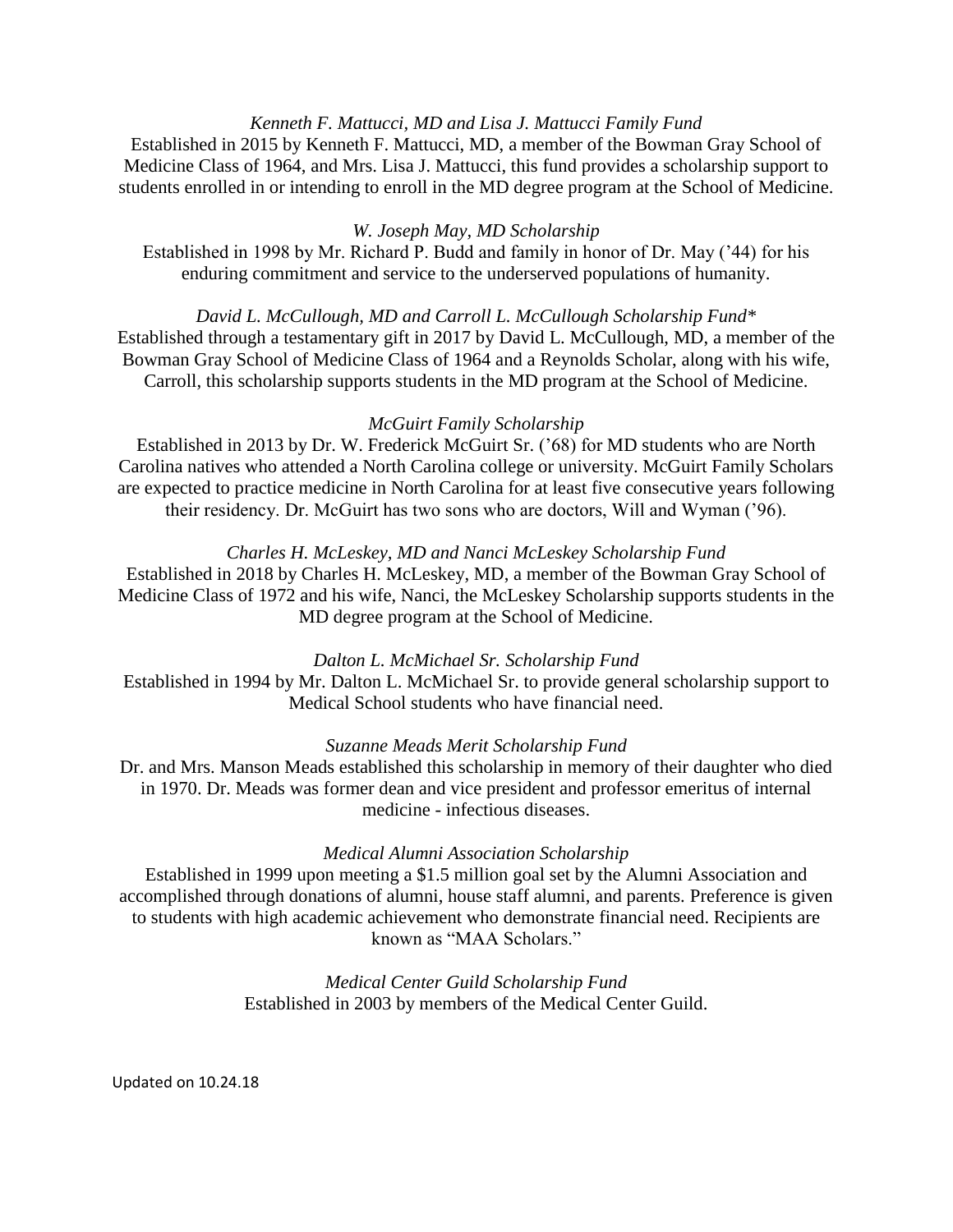## *Medical Scholars Fund*

Established in 1987 with gifts from various individuals who asked that their gifts be used to provide scholarships for medical students.

> *John G. Medlin Jr. Research and Scholarship Fund* Established in 1998 by Mr. John G. Medlin Jr.

### *Paul and Marcia Meis Scholarship Fund*

Established in 2014 by Paul J. Meis, MD, professor emeritus at Wake Forest School of Medicine, and Marcia D. Meis, this fund will provide a scholarship to students enrolled in or intending to enroll in the MD degree program at the Medical School. Preference in awarding the scholarship may be given to students who help achieve and sustain the diversity of the student body.

> *Henry S. Miller Jr., MD Scholarship Fund\** Established in 2013 by Dr. Henry S. Miller Jr. ('54).

*Joel B. Miller, MD and Nancy M. Miller Family Scholarship Fund* Established in 2014 by Dr. ('74) and Mrs. Joel B. Miller, this fund provides scholarships to students enrolled in or intending to enroll in the MD degree program at the Medical School.

*Philip R. Miller, MD and Nan Dupree Miller Scholarship Fund* Established in 2013 by Dr. ('67) and Mrs. Philip R. Miller, this fund provides scholarships to students enrolled in or intending to enroll in the MD degree program at the Medical School.

*Helen and Norman Moore Physician Assistant Scholarship Fund\** Established in 2014 by Mr. Norman Moore Jr. and his wife, Mrs. Helen Moore, PA - C ('84), to provide a scholarship or scholarships to students enrolled in or intending to enroll in the physician assistant program at the Medical School.

### *Mary Jane Morrison, MD, PhD Scholarship Fund\**

Established in 2015 by Mary Jane Morrison, MD, PhD, Bowman Gray School of Medicine, Class of 1972, this fund provides scholarships to students enrolled in or intending to enroll in the MD degree program at the Medical School.

### *Ruth Cadieu Musselwhite Scholarship Fund*

Established in 2002 by Dr. Neill Musselwhite ('75) in memory of his mother, the fund provides general scholarship support to first-year MD students who demonstrate financial need.

### *Fred Alton Neal, MD Scholarship*

Established in 1992 by Dr. Fred Alton Neal, father of Dr. Bryan Neal ('90), this fund provides a full four-year tuition scholarship to an eligible first-year medical student.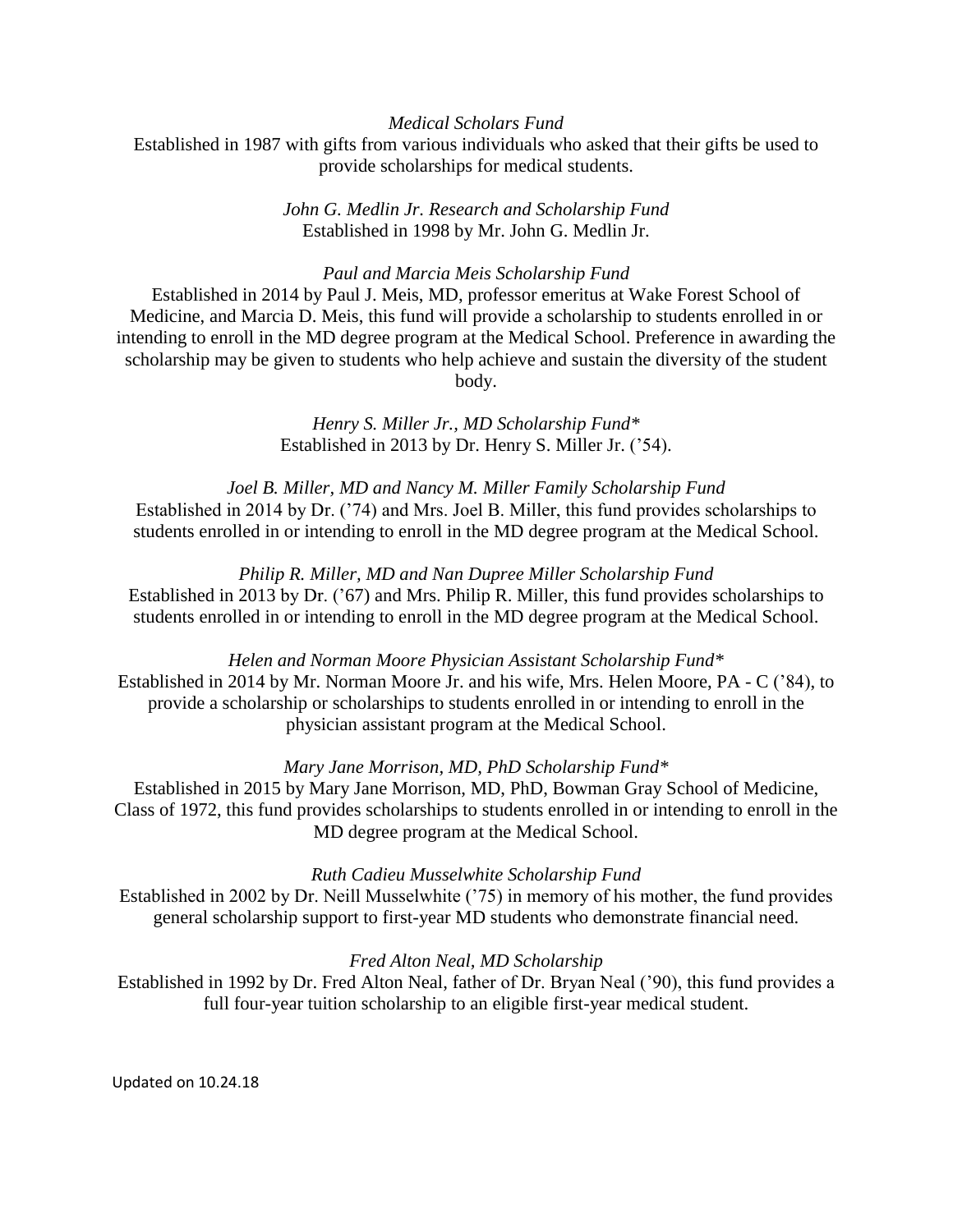## *Ruth O'Neal Fund*

Established in 1991 through the estate of Dr. Ruth O'Neal, this fund supports students desiring to go into pediatrics.

### *Newman Family Scholarship*

Established in 2010 by Dr. ('56) and Mrs. W. Harold Newman, this fund provides a scholarship to students enrolled in or intending to enroll in the MD degree program at the Medical School. Preference will be given to students who are highly motivated to participate in community service, as evidenced by involvement in volunteerism.

## *Godfrey P. Oakley, Jr., MD and Mary Ann S. Oakley Scholarship Fund*

Established in 2018 by Dr. ('65) and Mrs. Godfrey P. Oakley, Jr. to provide a scholarship to one student from North Carolina enrolled in or intending to enroll in the MD degree program at the Medical School who has demonstrated financial need. Preference will be given to a third- or fourth-year medical student exhibiting interest in a public health career in the prevention of birth defects and infant mortality.

## *Richard B. Odom, MD and Elise H. Odom Scholarship Fund*

Established in 2018, by Richard B. Odom, MD, a member of the Wake Forest College Class of 1959 and the Bowman Gray School of Medicine Class of 1963, and a Reynolds Scholar, and his wife, Elise H. Odom, this scholarship will be awarded to students enrolled in the MD program with a preference for those who help achieve and sustain the diversity of the student body.

## *Joseph "Joey" Randal Overby IV Memorial Scholarship Fund*

Established in 2008 by Dr. ('71) and Mrs. Joseph R. Overby Jr. in loving memory of their grandson, this fund provides general scholarship support to students who demonstrate financial need.

### *Anne Eller Pardue Endowed Scholarship Fund*

Established in 1999 by Dwight Pardue in honor of his wife, Anne Eller Pardue, a 1950 graduate of the School of Nursing.

### *Margaret W. and Harry O. Parker Scholarship*

Established in 1995 by Mrs. Margaret W. Parker, this fund provides general scholarship support to Medical School students who demonstrate financial need and who are from North Carolina, with preference given to students demonstrating academic achievement and good character.

*Annette G. Pashayan, MD and Mark A. Pashayan, MD Scholarship Fund\** Established in 2010 by Drs. Mark and Annette Pashayan ('78), this fund will provide a scholarship to students enrolled in or intending to enroll in the MD degree program at the Medical School.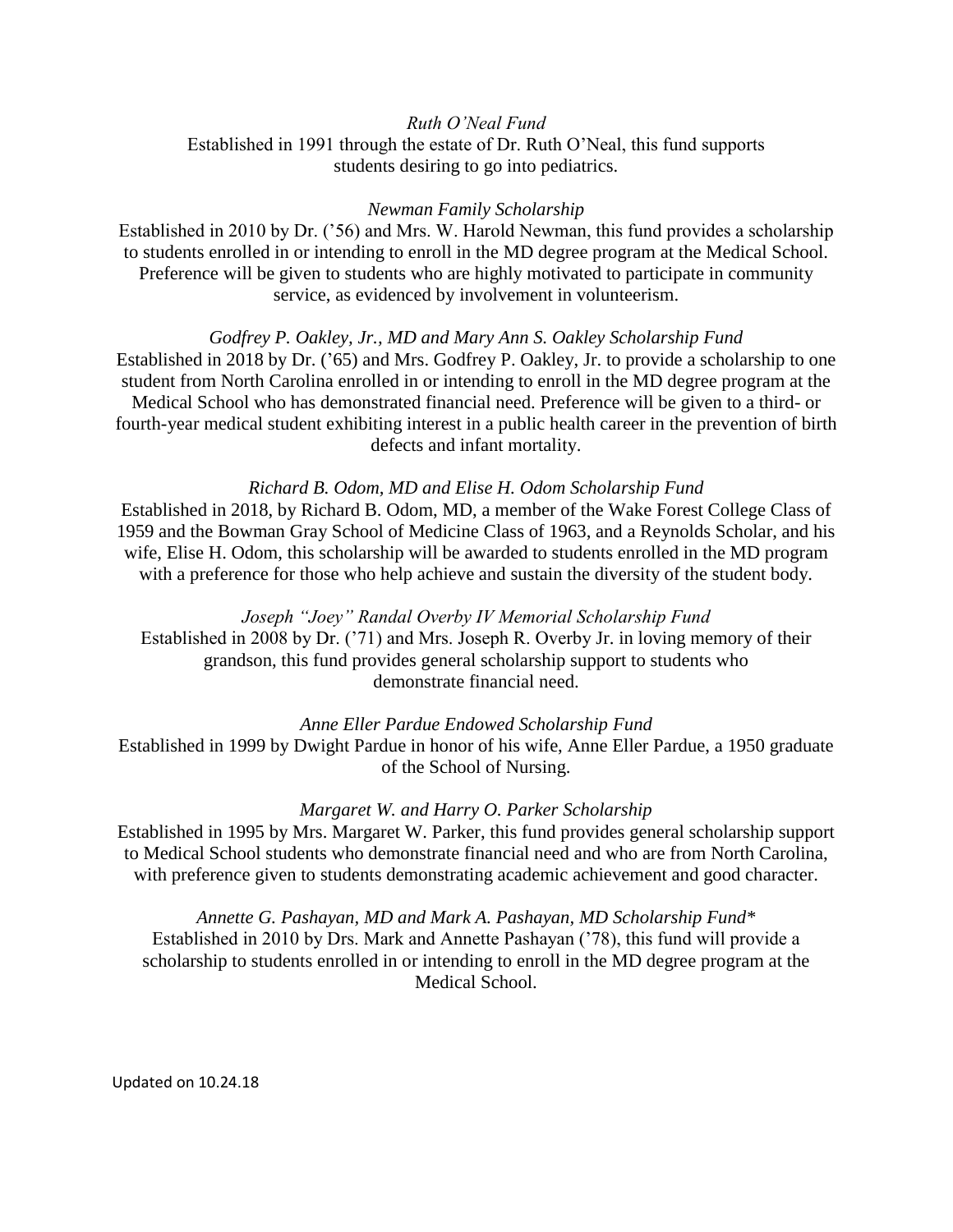## *D. Russell Perry Sr. Memorial Scholarship Fund*

Established in 1980 by the estate of Dr. ('17) and Mrs. D. Russell Perry Sr. in memory of Dr. Perry, this fund provides scholarships to medical or technical students at the Medical School with preference give to first- and second-year students.

## *Angela Peterman, MD and LTC Edward Ponatoski Scholarship Fund*

Established in 2016 by Angela Peterman, MD ('80) and her husband, LTC Edward Ponatoski, this fund provides scholarships to students enrolled in or intending to enroll in the MD degree program at the Medical School.

## *Robert R. Perz Scholarship Fund*

Established in 1991 by the Class of 1984 and friends and family of Dr. Robert Perz ('84), who died tragically in 1988 as the result of a cycling accident. Each year, rising third-year medical students select a peer recipient whose personal values and qualities reflect those of Dr. Perz.

### *Terry W. Poole, MD Scholarship Fund*

Established by Terry W. Poole, MD, a member of the Bowman Gray School of Medicine, Class of 1973, and his wife, Helen K. Poole, this scholarship is intended for students enrolled in the MD program at the School of Medicine, with a preference for students who are in or have served in the military.

### *William Lewis Pope Memorial Scholarship Fund*

Established in 2013 by Dr. Suzanne Miller Sampson ('00) and her husband, J. Mark Sampson, in loving memory of Dr. Sampson's nephew, this fund will provide a scholarship to students enrolled in the MD degree program at the Medical School who have expressed interest in pediatrics, obstetrics and gynecology, or general surgery. Preference will be given to students from Burke, Union or Columbus counties of North Carolina, with second preference for students from any rural county in North Carolina.

#### *Clyde R. Potter, MD Scholarship*

Established in 1989 with a bequest from Mrs. Pearl R. Potter in memory of her son.

### *Thurston G. Powell, MD Scholarship Fund*

Established in 2012 by the estate of Margaret H. ("Jimmi") Powell, whose family included three generations of Wake Forest School of Medicine graduates: husband, Dr. Thurston G. ("Turk") Powell ('37); son, Dr. Jeffrey David Powell ('75), and granddaughter, Dr. Kristen A. Powell ('97).

#### *Catherine Donlin and Richard L. Rauck, MD Scholarship Fund*

Established in 2010 by Dr. ('82) and Mrs. (PA '81) Richard L. Rauck, this fund will provide a scholarship to students enrolled in or intending to enroll in the MD degree program at the Medical School. Preference will be given to students who have expressed an interest in the field of pain management; second preference will be given to students who have expressed an interest in the field of anesthesia.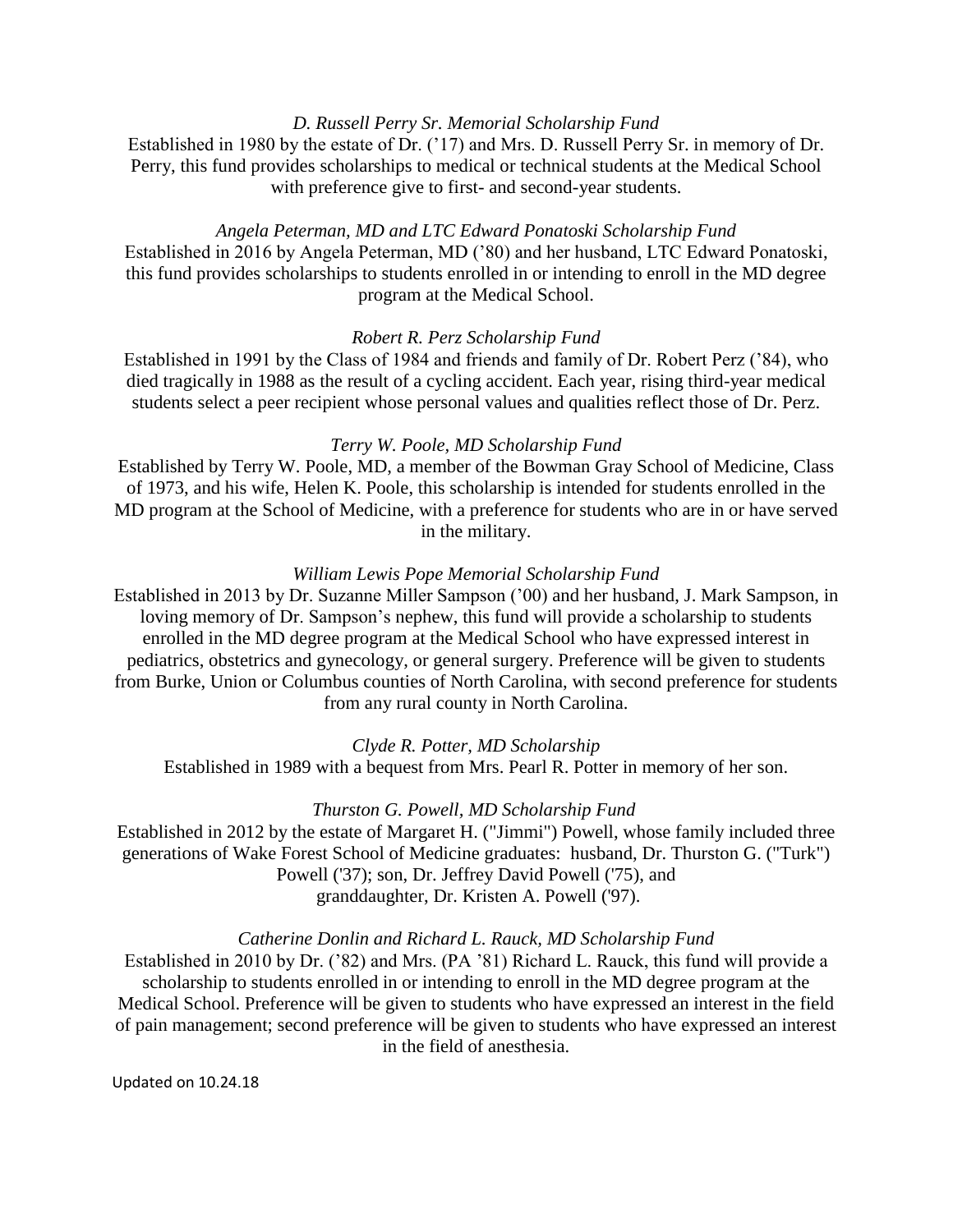## *Charles N. Remy, PhD Scholarship Fund\**

Established in 2012 by Sarah Remy in loving memory of her father, a former biochemistry professor at the Medical School, this fund will provide a scholarship or scholarships to students enrolled in or intending to enroll in the graduate studies program in the Department of Biochemistry at the Medical School.

## *Reynolds Scholars-John W. Packer Scholarship*

Established in 1994 by Mrs. John W. Packer and former Reynolds Scholars, this fund provides a full four-year tuition scholarship for qualified medical students.

## *Bill Richardson Scholarship Fund*

Established in 1993 by Mr. and Mrs. William M. Richardson in honor of M. Madison Slusher, MD and L. Frank Cashwell, MD. Mrs. Richardson is a member of the School of Nursing Class of 1951.

### *T. Johnson Ross Jr., MD Family Scholarship*

Established in 2018 by T. Johnson Ross Jr., MD, a member of the Bowman Gray School of Medicine Class of 1964, this scholarship is intended for students enrolled in the MD program at the School of Medicine.

# *Jonathan S. Rubens, MD Scholarship Fund\**

Established in 2012 by Dr. Jonathan Rubens ('87), this fund will provide a scholarship or scholarships to students enrolled in or intending to enroll in the MD degree program at the Medical School.

### *Stanley J. and Joanne C. Ruhland Scholarship Fund\**

Established in 2015 by Mr. and Mrs. Stanley J. Ruhland, this fund will provide a scholarship or scholarships to students enrolled in or intending to enroll in the MD degree program at the Medical School.

## *Rural Family Practice Scholarship Fund*

Established in 1989 by anonymous donors, this fund provides a scholarship (with conditional obligation to repay) to financially needy third- or fourth-year medical school or physician assistant students who have an abiding interest in family medicine and are willing to practice in rural or underserved areas within North Carolina.

### *Sawada Family Scholarship*

The Sawada Family Scholarship was established in 2018 by Kathleen Y. Sawada, MD, a member of the Bowman Gray School of Medicine, Class of 1981, to provide scholarships for students enrolled in the MD program in the School of Medicine.

## *Ellen and Andrew Schindler Medical Scholarship Fund*

Established in 2000 by Ellen and Andrew Schindler to provide general scholarship support to Medical School students.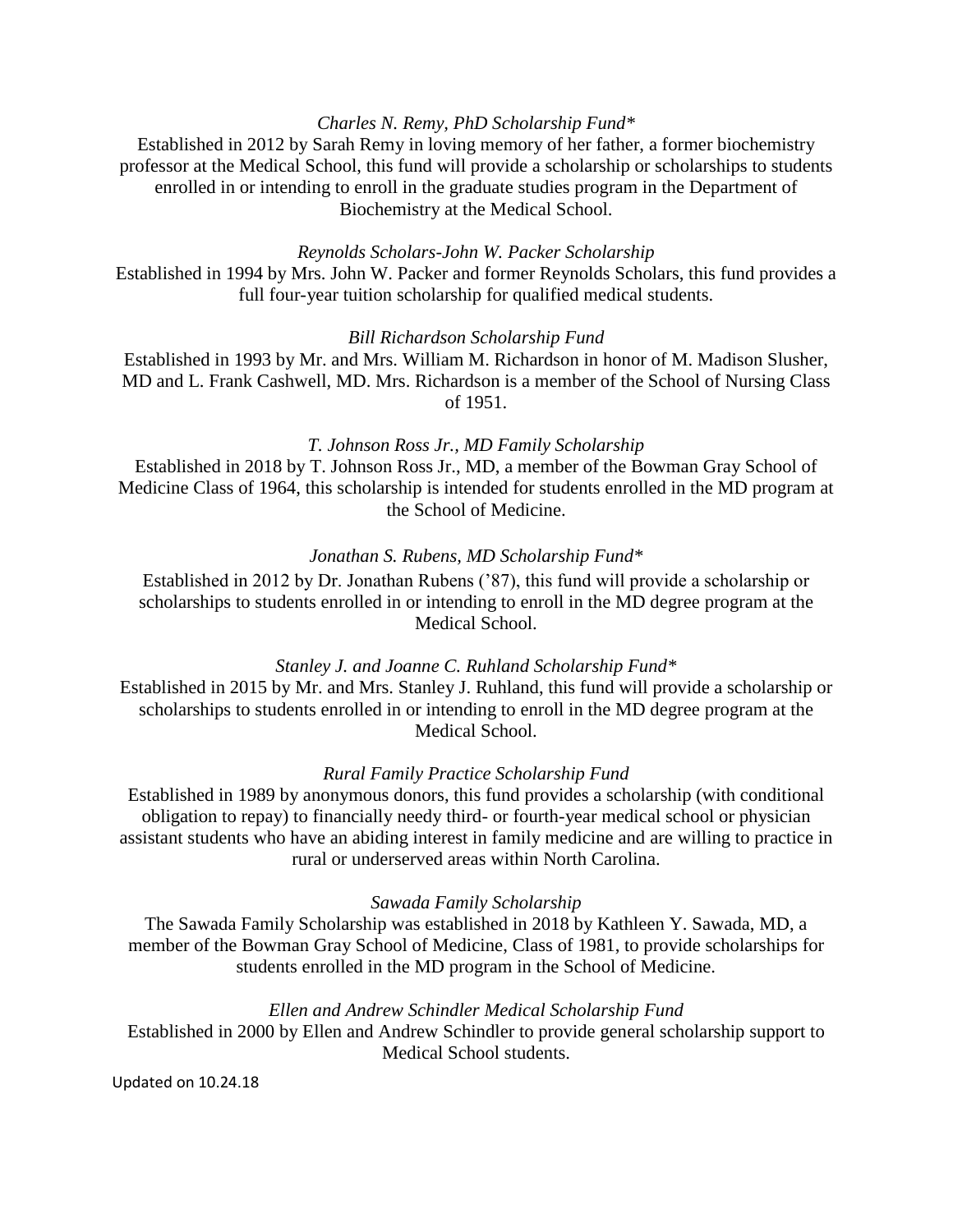# *Samuel Russell Scott, MD Scholarship Fund\**

Established in 2014 by Dr. Samuel Russell Scott ('69), this fund will provide a scholarship to students enrolled in or intending to enroll in the MD degree program at the Medical School who have demonstrated financial need.

# *Brenda and Tim Scronce Physician Assistant Scholarship Fund*

Tim and Brenda Scronce established this scholarship in 2012 for students enrolled in or intending to enroll in the physician assistant program, with preference given to students entering their second year of the PA program who have expressed interest in the field of pediatrics or critical care medicine.

# J*an Shaw, MD and Richard L. McCoy, MD Scholarship Fund\**

Established in 2017 by Richard L. McCoy, MD ('75, FHO '77) and Jan Shaw, MD (FHO '77), this scholarship will support students enrolled in or intending to enroll in the MD degree program at the Medical School who have an interest in pediatrics.

## *Timothy J. Silvester, MD Scholarship Fund\**

Established in 2018 by Dr. Timothy J. Silvester ('74) to provide a scholarship to students enrolled or intending to enroll in the MD degree program at the Medical School.

## *Sinden Scholarship Fund\**

Established in 2013 by Drs. John R. and Susan G. Sinden ('85), this fund will provide a scholarship to students enrolled in or intending to enroll in the MD degree program at the Medical School.

*James D. Sink, MD Scholarship Fund\** Established in 2018 by Dr. James D. Sink ('75) to provide a scholarship to students enrolled in or intending to enroll in the MD degree program at the Medical School.

*David Bryan Sloan III, MD Memorial Scholarship* Established in 1998 by members of the Class of 1988 in memory of their former classmate.

*Mary N. and Norman R. Sloop, MD Scholarship Fund\**

Established in 2010 by Dr. ('59) and Mrs. Norman R. Sloop, this fund will provide a scholarship to students enrolled in or intending to enroll in the MD degree program at the Medical School.

# *Richard D. Snyder, MD, Family Fund*

Established in 1999 by Dr. ('58) and Mrs. Richard D. Snyder and their family—including daughter Dr. Lisa Beth Snyder ('90)—to provide scholarship support to second- or third-year medical school students. To help achieve and sustain the diversity of the student body, preference in awarding the scholarship may be given to students of the Jewish faith.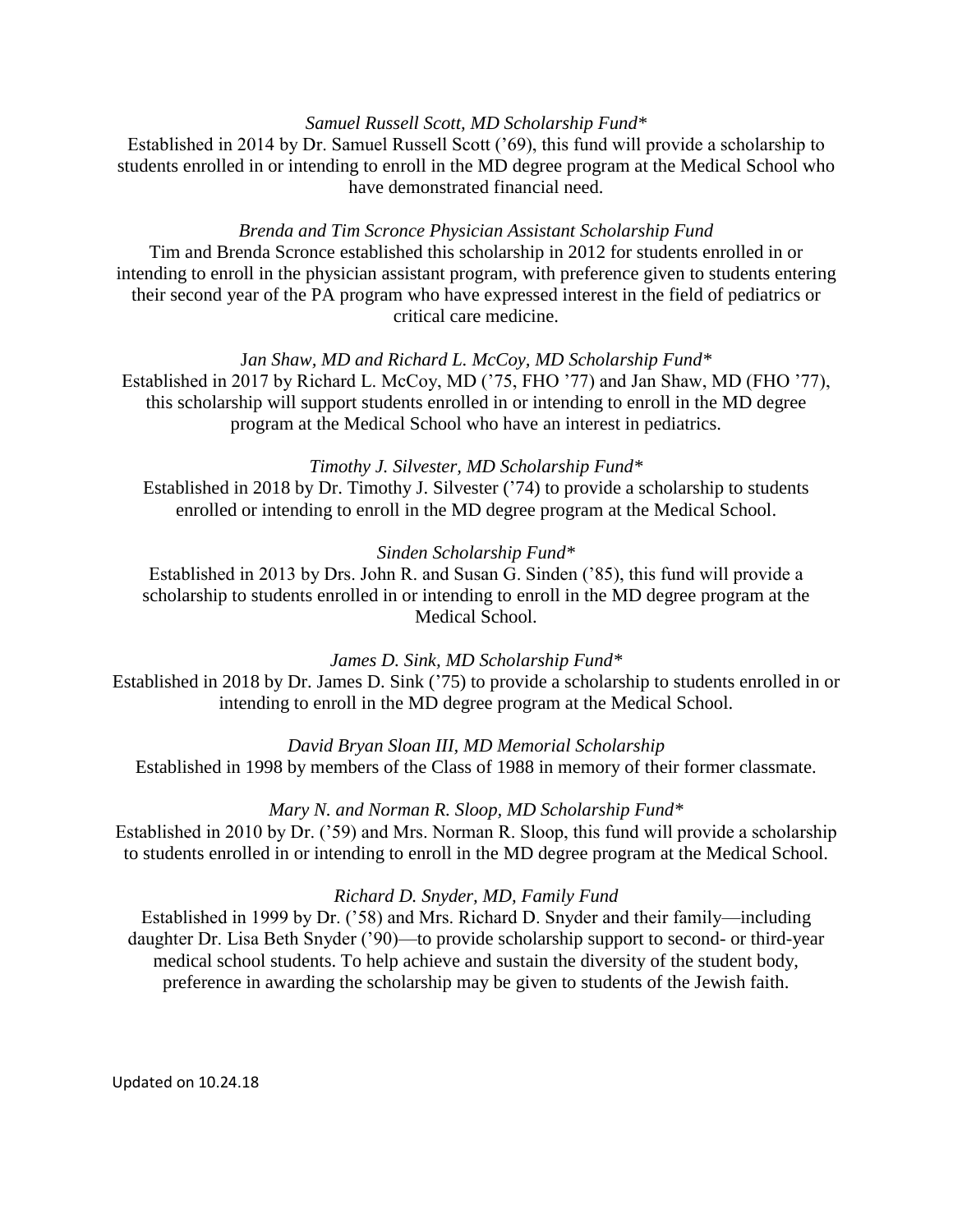# *F. Eleanor Stafford, MD Scholarship* Dr. Stafford ('50) established this scholarship in 2001 to provide general scholarship support to medical students demonstrating financial need.

*Roy A. Stephens, MD Scholarship* Established in 1998 by family, friends, and former classmates of Dr. Stephens ('59). *Colin and Mary Louise Stokes Fund* Established in 1982 by Mr. and Mrs. Colin Stokes.

> *Colin Stokes Scholarship Fund* Established in 1985 by Mr. and Mrs. Colin Stokes.

*Victor L. Stotka, MD Scholarship Fund* Established in 2013 by Dr. Jennifer L. Stotka ('84), in loving memory of her father, for students enrolled in or intending to enroll in the MD degree program at the Medical School, with a preference for students whose parent or guardian was or is career military.

### *Norman M. Sulkin Scholarship Fund*

Established in 1981 by colleagues, friends, and former students of Dr. Sulkin, this scholarship is awarded to students in programs leading to the MD or PhD degrees at the School of Medicine, with preference given to those in anatomy.

> *Tannenbaum-Sternberger Foundation Scholarship* Established in 1981 by the Tannenbaum-Sternberger Foundation.

### *Stan and Maggie Tennant Scholarship Fund\**

Established in 2015 by Dr. ('78) and Mrs. Stanley Tennant, this fund will provide a scholarship to students enrolled in or intending to enroll in the MD degree program at the Medical School, with a preference for students from West Virginia.

> *B. Lionel Truscott, MD Scholarship* Established in 1991 by Mrs. Jane W. Truscott in honor of Dr. Truscott.

> > *Glenn Monroe Tucker Scholarship* Established in 1990 by Mr. Glenn Tucker.

*Perry and Allen Van Dyke, MD Scholarship Fund* Established in 2005 by Dr. ('71) and Mrs. Van Dyke to provide general scholarship support to students who demonstrate financial need.

*Patricia H. Vann Scholarship in Memory of Dr. Herbert M. Vann and in Honor of Dr. Robert L. Vann* Established by Mrs. Vann in memory of her late father-in-law ('15) and in honor of her husband  $(^{2}45)$ .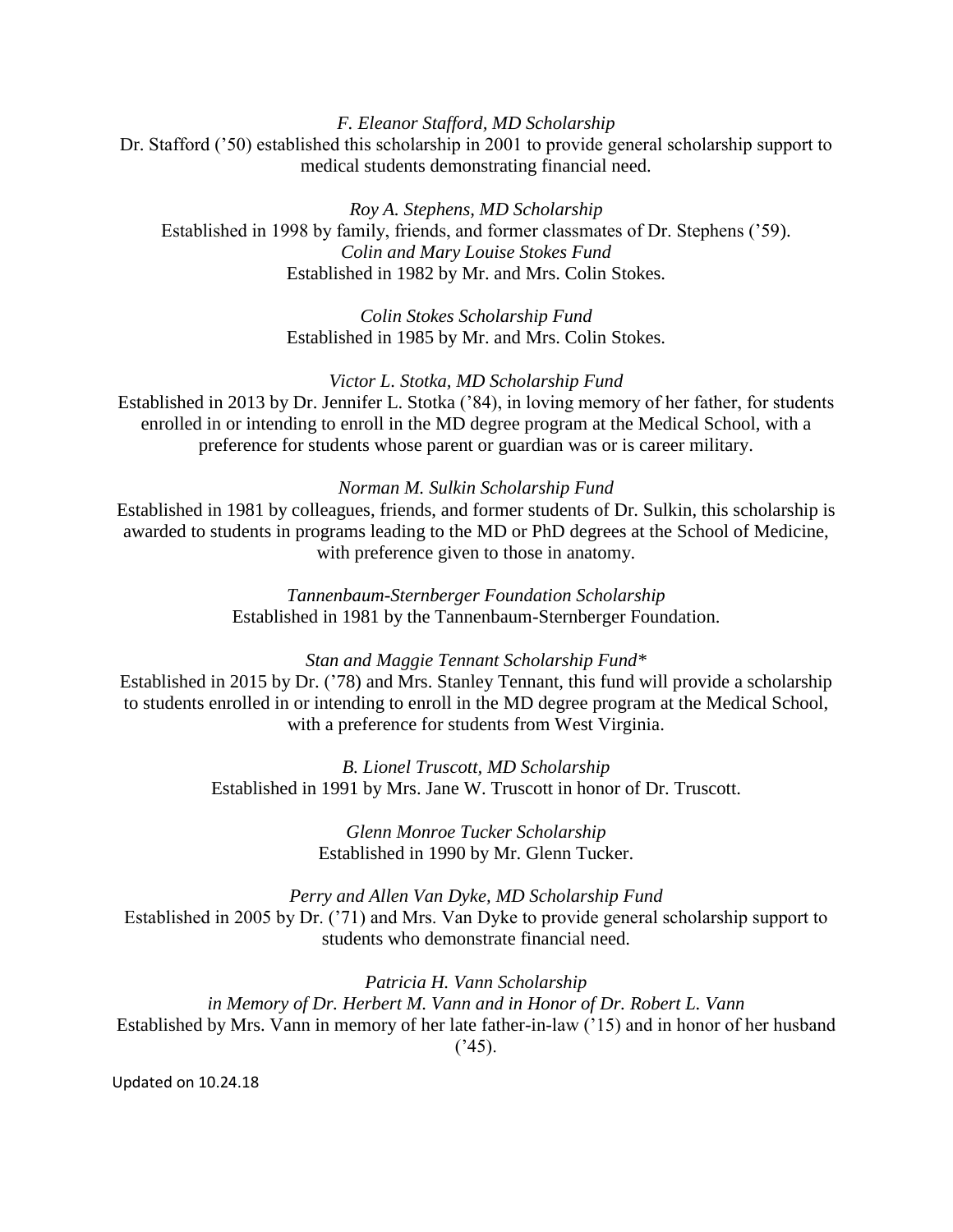# *Wake Forest Medical Scholarship Fund*

Established in 2002 with proceeds from the estate of Mrs. Treva Richardson, the fund provides scholarship and stipend support for medical school students who are enrolled in certain combined degree programs.

### *Wake Forest University Medical Mission Fund*

Established in 2000 by Dr. L. Earl Watts ('57), this fund provides financial support for medical students and residents who wish to pursue medical mission training.

### *Mike Walker PA Excellence Scholarship Fund*

Established in 2016 by Mrs. Sandra Terry Walker in loving memory of her husband, Michael Dale Walker, P.A.-C., a member of the Bowman Gray School of Medicine Physician Assistant Program Class of 1973 and the Babcock Graduate School of Management Class of 1994, this fund provides scholarship support for physician assistant students who have demonstrated excellence in the Program and compassion and excellence in patient care, with preference given to a rising second-year student.

## *Stephen L. Wallenhaupt, MD Scholarship Fund\**

Established in 2012 by Dr. Stephen Wallenhaupt ('78), this fund will provide a scholarship or scholarships to students enrolled in or intending to enroll in the MD degree program at the Medical School.

*Weir Family Scholarship* Established in 2000 by Dr. A. Frank Weir Jr. ('53) and Mrs. Janet R. Weir.

# *James O. Wells Jr., MD and Sybil B. Wells Scholarship Fund\**

Established in 2012 by Dr. ('63) and Mrs. James O. Wells Jr., this fund will provide a scholarship to students enrolled in or intending to enroll in the MD degree program at the Medical School.

### *Wells Fargo Educational Scholarship*

Established in 1998 by Wachovia Bank of NC, NA (now Wells Fargo), this fund provides general scholarship support, with preference given to students who help achieve and sustain the diversity of the student body.

> *Julian Andrews White Scholarship* Established in 1993 by Dr. White ('39).

*Dr. Hillory M. Wilder Scholarship* Established in 1961 with proceeds from the estate of Mr. and Mrs. Kenneth Blake in memory of Mrs. Blake's father.